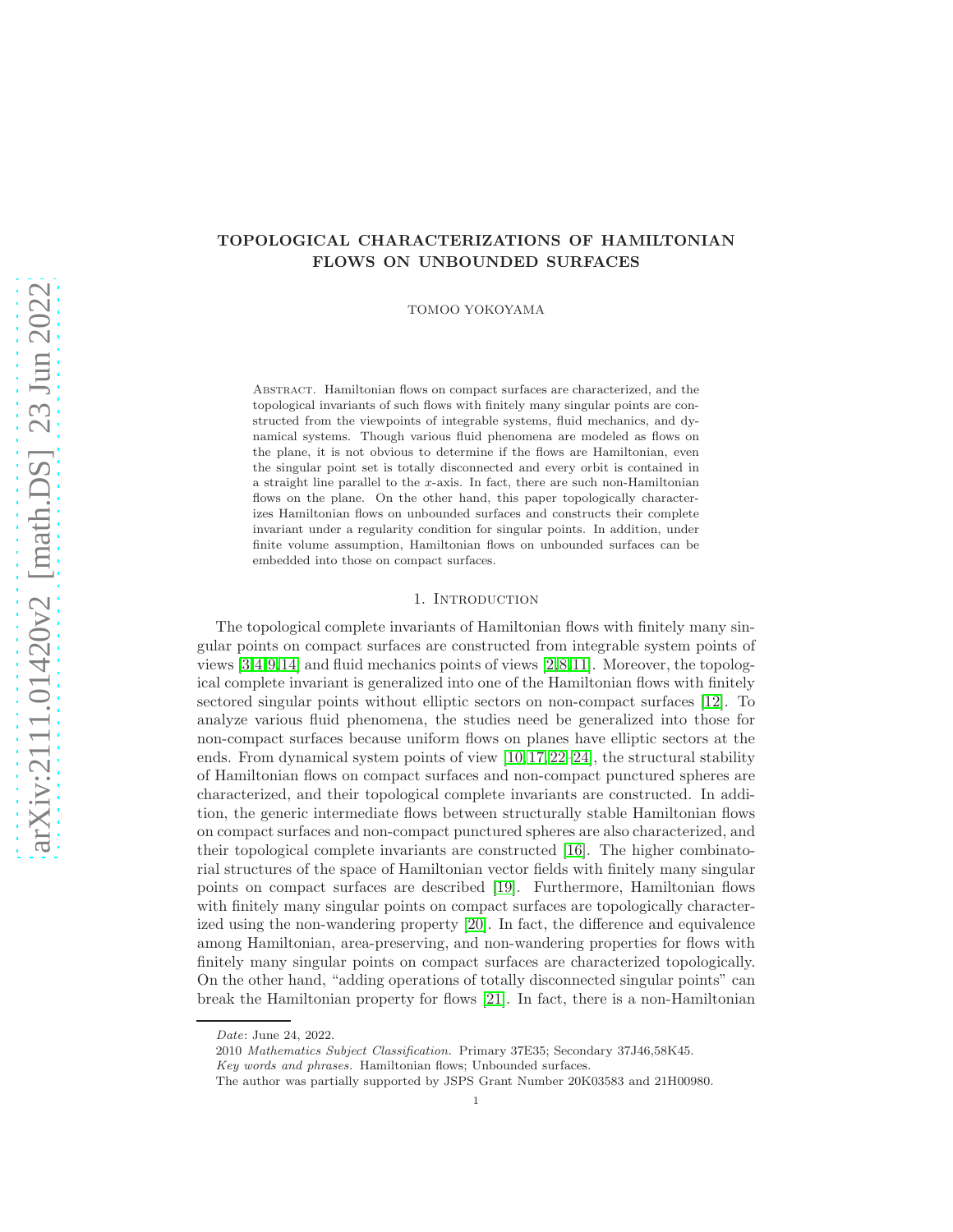

<span id="page-1-0"></span>FIGURE 1. Two parabolic sectors  $P^-$  and  $P^+$ , two hyperbolic sectors  $H^-$  and  $H^+$  with clockwise and anti-clockwise orbit directions, and two elliptic sectors  $E^+$  and  $E^-$  with clockwise and anti-clockwise orbit directions respectively.

flow on the plane generated by a vector field  $fX$  with totally disconnected singular points, where  $X = (1,0)$  is a Hamiltonian vector field and  $f: \mathbb{R}^2 \to \mathbb{R}$  is a smooth function with totally disconnected zeros (see Proposition [4.1\)](#page-15-0).

In this paper, Hamiltonian flows on unbounded surfaces are characterized topologically. In fact, under a regularity of singular points, we show that any flows on orientable surfaces with finitely many boundary components, finite genus, and finite ends are Hamiltonian if and only if they are flows without limit circuits or non-closed recurrent points such that the extended orbit spaces are finite directed graphs without directed cycles. Furthermore, the directed surface graph which is the finite union of centers, multi-saddles, and virtually border separatrices of such a Hamiltonian flow is a topological complete invariant. On the other hand, under finite volume assumption, any Hamiltonian flows with finitely many singular points on an orientable surface with finitely many boundary components, finite genus, and finite ends can be embedded in Hamiltonian flows on compact surfaces.

1.1. Statements of main results. To state more precisely, we define some concepts. A parabolic sector is topologically equivalent to a flow box with the point  $(\pm\infty, 0)$  and a hyperbolic (resp. elliptic) sector is topologically equivalent to a Reeb component (resp. the interior of a Reeb component) with the point  $(\infty, 0)$ (resp.  $(-\infty, 0)$ ) as in Figure [1.](#page-1-0) A singular point x is **finitely sectored** if either a center or there is an open neighborhood of  $x$  which is an open disk and is a finite union of  $\{x\}$ , parabolic sectors, hyperbolic sectors, and elliptic sectors such that each pair of distinct sectors intersects at most two orbit arcs. Note that a flow with finitely sectored singular points has at most finitely many singular points. A finitely sectored singular point is a multi-saddle if any sectors are hyperbolic. The union of multi-saddles and separatrices from or to multi-saddles is called the multi-saddle connection diagram. Any connected components of the multi-saddle connection diagram are called multi-saddle connections. A flow is of weakly finite type if any singular points are finitely sectored, there are no non-closed recurrent points, and there are at most finitely many limit cycles. We call that a flow  $v$  on a surface S with finitely many genus and ends has sectored ends if any points in the set difference  $S_{\text{end}} - S$  are finitely sectored singular points on the end completion  $S_{\text{end}}$ .

A non-singular point  $x$  is a **non-Hausdorff point** if there is a non-singular point  $y \in S$  with  $y \notin O(x)$  and  $x \notin O(y)$  such that there are no invariant disjoint neighborhoods  $U_x$  and  $U_y$  of x and y respectively. Then the pair x and y is called a non-Hausdorff pair. Define an equivalence relation  $\sim_{\text{nH}}$  on S as follows:  $x \sim_{\text{nH}} y$ if either  $O(x) = O(y)$  or the pair of x and y is a non-Hausdorff pair. For any non-Hausdorff point x, denote by  $[x]_{n}$  the equivalent class of x. For a flow v of weakly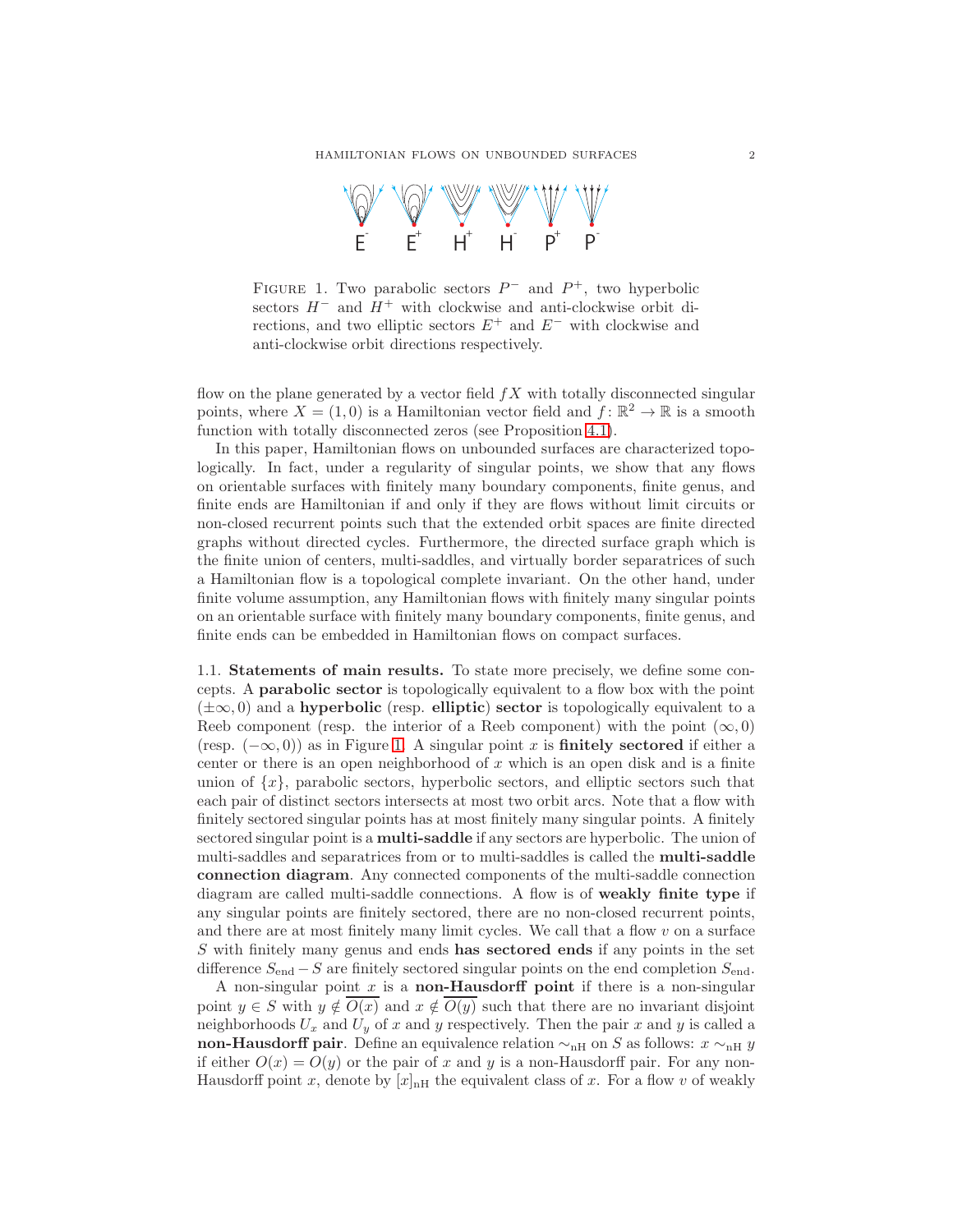finite type on a surface  $S$  with finitely many boundary components, finite genus, and finite ends, the **extended orbit**  $O_{ex}(x)$  of any non-Hausdorff point x is defined as follows:

$$
O_{\text{ex}}(x) := [x]_{\text{nH}} \cup \left(\bigcup_{y \in [x]_{\text{nH}}} \alpha(y) \cup \omega(y)\right) \subset S
$$

For any point in the complement of the union of extended orbits of non-Hausdorff points, its extended orbit is defined as its orbit. Define an equivalence relation  $\sim_{\rm ex}$ on S as follows:  $x \sim_{\text{ex}} y$  if there is an extended orbit that contains x and y. Then the quotient space  $S/\sim_{\text{ex}}$  is called the **extended orbit space** and is denoted by  $S/v_{\text{ex}}$ . We have the following topological characterization of a Hamiltonian flow on a surface of "compact type".

<span id="page-2-0"></span>**Theorem A.** The following are equivalent for a flow v with sectored ends and finitely many singular points on an orientable surface  $S$  with finitely many boundary components, finite genus, and finite ends:

 $(1)$  The flow v is Hamiltonian.

(2) The flow v is a flow of weakly finite type and the extended orbit space  $S/v_{\text{ex}}$  is a finite directed graph without directed cycles.

In any case, the following statement holds:

(a) Each non-Hausdorff point in  $S/v$  is either a multi-saddle or a virtually border separatrix.

(b) The extended orbit space is the quotient space of the finite Reeb graph of its Hamiltonian by identifying non-Hausdorff points.

(c) We can choose the graph structure of  $S/v_{\text{ex}}$  each of whose vertices is either a center, a multi-saddle connection, or a finite union of virtually border separatrices, and each of whose edges is either an invariant periodic annulus or an invariant trivial flow box.

Roughly speaking, a virtually border separatrix is a boundary component of "maximal invariant open periodic annulus" or "maximal invariant open trivial flow box" (see definition in §2 for details). The topological characterization of a Hamiltonian flow with sectored ends on an orientable surface of "compact type" is described in §3 (see Theorem [3.3](#page-12-0) for details). To demonstrate the following characterization, we consider the following question.

Question 1. What kinds of isolated singular points do appear in Hamiltonian flows on (possibly non-compact) surfaces?

For the same question for gradient flows on surfaces (resp. non-wandering flows on compact surfaces), every isolated singular point of such a flow is a finitely sectored singular point without elliptic sectors which is not a center [\[7,](#page-16-12) Theorem A] (resp. either a center or a multi-saddle [\[5,](#page-16-13) Theorem 3]). We observe a characterization of isolated singular points for Hamiltonian flows on surfaces (see Lemma [3.1](#page-8-0) for details).

A directed surface graph is an embedding of a finite directed multi-graph into a surface. The previous theorem implies the topological complete invariance of the finite union of centers, multi-saddles, and virtually border separatrices as follows.

<span id="page-2-1"></span>Corollary B. The directed surface graph which is the finite union of centers, multi-saddles, and virtually border separatrices of a Hamiltonian flow with sectored ends and finitely many singular points on an orientable surface with finitely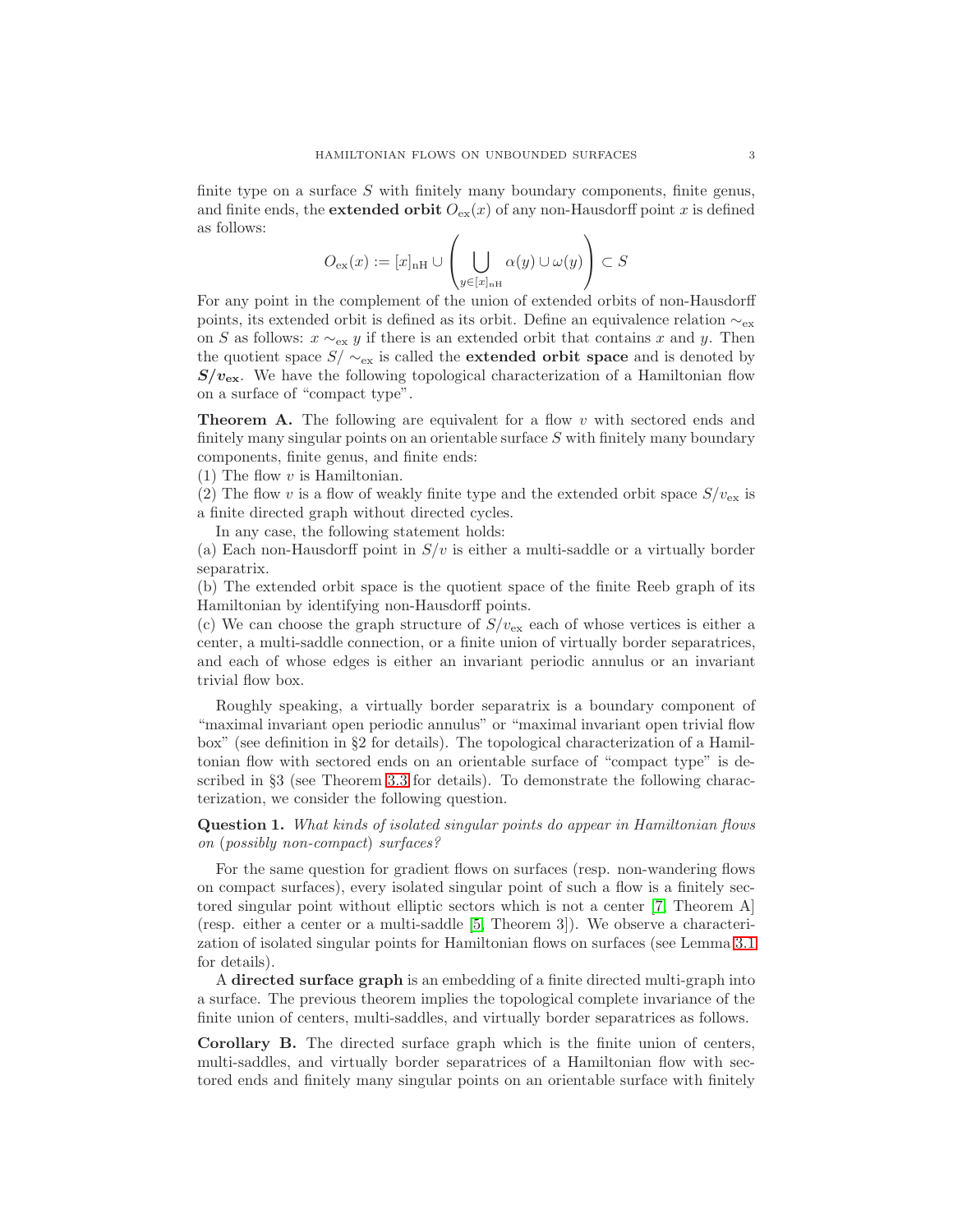many boundary components, finite genus, and finite ends is a topological complete invariant.

Though any Hamiltonian flows on compact surfaces are non-wandering, notice that a Hamiltonian flow on non-compact surfaces need not have non-wandering points. Indeed, a flow generated by a vector field  $X = (1,0)$  on  $\mathbb{R}^2$  is a Hamiltonian, but and any points are wandering. Thus Hamiltonian flows on compact surfaces and those on non-compact surfaces are quite different from each other. On the other hand, if Hamiltonian flows on non-compact surfaces preserve finite volumes, then they are non-wandering. Therefore we consider how different Hamiltonian flows on unbounded surfaces under finite volume conditions and not are, which is suggested by M. Shishikura. Under finite volume conditions, we show that such Hamiltonian flows are reduced to those on compact surfaces. More precisely, for a Hamiltonian vector field X defined by  $dH = \omega(X, \cdot)$  on a surface, the vector field X is a Hamiltonian vector field on the surface with finite volume if it the volume of the surface with respect to the volume form  $\omega$  is finite. A flow is a Hamiltonian flow on a surface with finite volume if it is topological equivalent to a flow generated by a Hamiltonian vector field on a surface with finite volume. We have the following characterization of a Hamiltonian vector field on a surface with finite volume.

<span id="page-3-0"></span>**Theorem C.** The following are equivalent for a flow v with finitely many singular points on an orientable surface S with finitely many boundary components, finite genus, and finite ends:

- (1) The flow  $v$  is a Hamiltonian flow on  $S$  with finite volume.
- (2) The flow  $v_{\text{end}}$  is a Hamiltonian flow on the compact surface  $S_{\text{end}}$ .

The present paper consists of four sections. In the next section, as preliminaries, we introduce fundamental concepts. In §3, we topologically characterize Hamiltonian flows on unbounded surfaces of "compact type". The characterization implies the topological complete invariance of the finite union of centers, multi-saddles, and their separatrices as a directed surface graph. Contrary, under finite volume assumption, any Hamiltonian flows on unbounded surfaces of "compact type" can be embedded in Hamiltonian flows on compact surfaces. Moreover, we characterize a Hamiltonian flow with sectored ends. In the final section, we demonstrate the necessity of degeneracy of connected components of the singular point set, isolated properties of singular points, and non-existence of parabolic sectors for characterization of Hamiltonian flows.

### 2. Preliminaries

2.1. Notion of topology and combinatrics. By a surface, we mean a paracompact two-dimensional manifold. A **Reeb graph** of a smooth function  $f: S \to \mathbb{R}$  is the quotient space  $S/\sim$  endowed with the quotient topology, where  $x \sim y$  if there are a number  $c \in \mathbb{R}$  and a connected component of  $f^{-1}(c)$  containing x and y.

2.1.1. Curves and arc. A curve (or  $arc$ ) on a surface S is a continuous mapping  $C: I \to S$  where I is a non-degenerate connected subset of a circle  $\mathbb{S}^1$ . An orbit arc is an arc contained in an orbit. A curve is simple if it is injective. We also denote by C the image of a curve C. Denote by  $\partial C := C(\partial I)$  the boundary of a curve C, where  $\partial I$  is the boundary of  $I \subset \mathbb{S}^1$ . Put int $C := C \setminus \partial C$ . A simple curve is a simple closed curve if its domain is  $\mathbb{S}^1$  (i.e.  $I = \mathbb{S}^1$ ).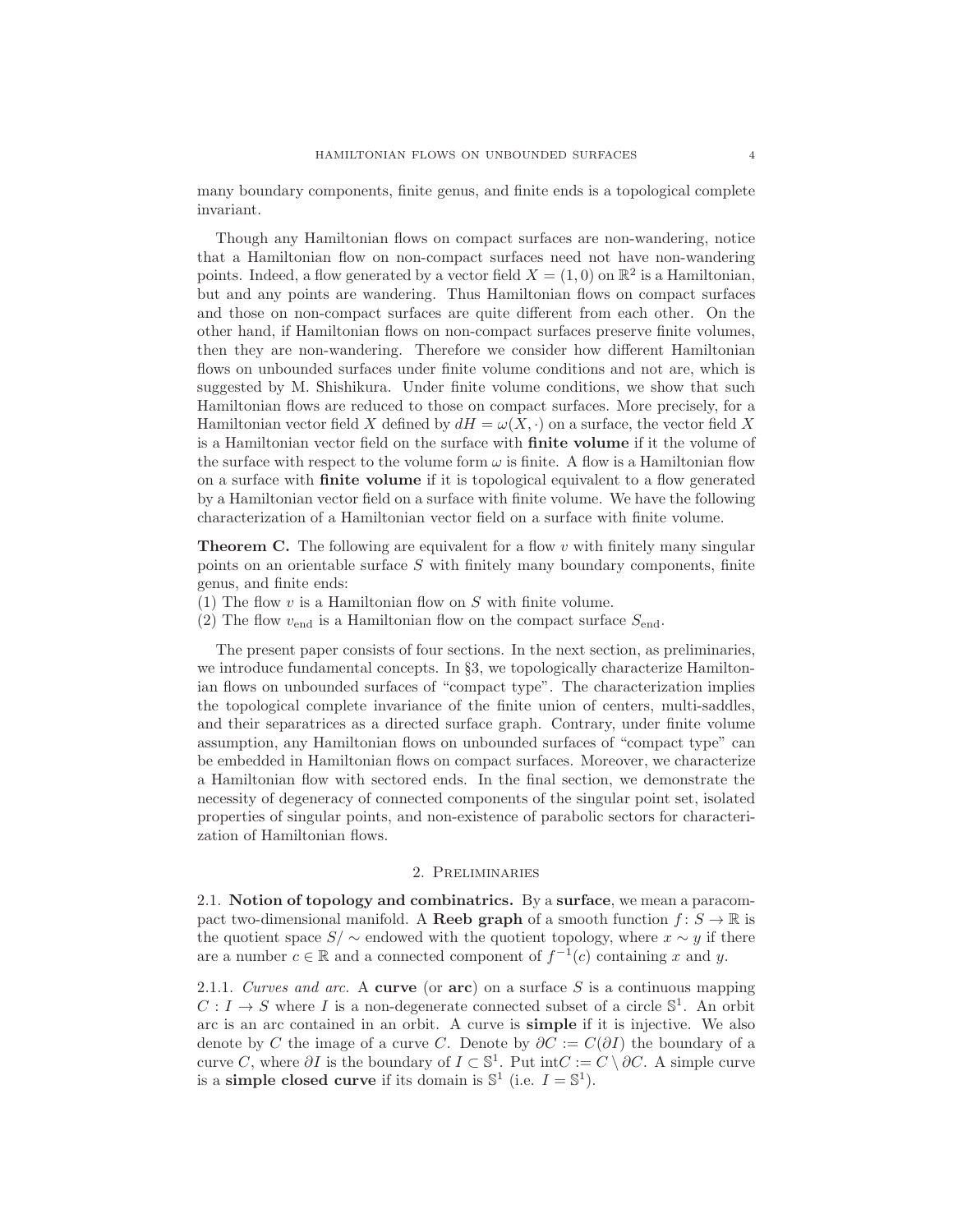2.1.2. Directed topological graphs. A directed topological graph is a topological realization of a 1-dimensional simplicial complex with a directed structure on edges. A directed cycle in a directed topological graph is an embedded cycle whose edges are oriented in the same direction. A directed topological graph is a directed surface graph if it is realized in a surface.

2.1.3. End completion of a topological space. Consider the direct system  ${K_{\lambda}}$  of compact subsets of a topological space  $X$  and inclusion maps such that the interiors of  $K_{\lambda}$  cover X. There is a corresponding inverse system  $\{\pi_0(X-K_{\lambda})\}\$ , where  $\pi_0(Y)$ denotes the set of connected components of a space Y. Then the set of **ends** of X is defined to be the inverse limit of this inverse system. Notice that  $X$  has one end  $x_{\mathcal{U}}$  for each sequence  $\mathcal{U} := (U_i)_{i \in \mathbb{Z}_{>0}}$  with  $U_i \supseteq U_{i+1}$  such that  $U_i$  is a connected component of  $X - K_{\lambda_i}$  for some  $\lambda_i$ . Considering the disjoint union  $X_{end}$  of X and  $\{\pi_0(X - K_\lambda)\}\$ as a set, a subset V of the union  $X_{\text{end}}$  is an open neighborhood of an end  $x_{\mathcal{U}}$  if there is some  $i \in \mathbb{Z}_{>0}$  such that  $U_i \subseteq V$ . Then the resulting topological space  $X_{\text{end}}$  is called the **end completion** (or end compactification) of X. Note that the end completion is not compact in general. From Theorem 3 [\[15\]](#page-16-14), any connected surfaces of finite genus are homeomorphic to the resulting surfaces from closed surfaces by removing closed totally disconnected subsets. Therefore the end compactification of a connected surface of finite genus is a closed surface and the end compactification of a connected surface with finitely many boundary components and finite genus is a compact surface.

2.2. Notion of dynamical systems. By a flow, we mean a continuous  $\mathbb{R}$ -action on a surface. Let  $v: \mathbb{R} \times S \to S$  be a flow on a compact surface S. Then  $v_t := v(t, \cdot)$ is a homeomorphism on S. For  $t \in \mathbb{R}$ , define  $v_t : S \to S$  by  $v_t := v(t, \cdot)$ . For a point x of S, we denote by  $O(x)$  the orbit of x (i.e.  $O(x) := \{v_t(x) | t \in \mathbb{R}\}\)$ . An orbit arc is an arc contained in an orbit. A subset of  $S$  is said to be invariant (or saturated) if it is a union of orbits. The saturation  $\text{Sat}_{v}(A) = v(A)$  of a subset  $A \subseteq S$  is the union of orbits intersecting A. A point x of S is **singular** if  $x = v_t(x)$ for any  $t \in \mathbb{R}$  and is **periodic** if there is a positive number  $T > 0$  such that  $x = v_T(x)$  and  $x \neq v_t(x)$  for any  $t \in (0, T)$ . A point is **closed** if it is either singular or periodic. Denote by  $\text{Sing}(v)$  (resp.  $\text{Per}(v)$ ) the set of singular (resp. periodic) points. A point is **wandering** if there are its neighborhood  $U$  and a positive number N such that  $v_t(U) \cap U = \emptyset$  for any  $t > N$ . Then such a neighborhood is called a wandering domain. A point is non-wandering if it is not wandering (i.e. for any its neighborhood U and for any positive number N, there is a number  $t \in \mathbb{R}$ with  $|t| > N$  such that  $v_t(U) \cap U \neq \emptyset$ .

For a point  $x \in S$ , define the  $\omega$ -limit set  $\omega(x)$  and the  $\alpha$ -limit set  $\alpha(x)$  of x as follows:  $\omega(x) := \bigcap_{n \in \mathbb{R}} \overline{\{v_t(x) \mid t > n\}}, \ \alpha(x) := \bigcap_{n \in \mathbb{R}} \overline{\{v_t(x) \mid t < n\}}.$  For an orbit O, define  $\omega(O) := \omega(x)$  and  $\alpha(O) := \alpha(x)$  for some point  $x \in O$ . Note that an  $ω$ -limit (resp.  $α$ -limit) set of an orbit is independent of the choice of a point in the orbit. A separatrix is a non-singular orbit whose  $\alpha$ -limit or  $\omega$ -limit set is a singular point. The orbit space  $S/v$  of v is a quotient space  $S/\sim$  defined by  $x \sim y$ if  $O(x) = O(y)$  (resp.  $O(x) = O(y)$ ). Notice that an orbit space  $S/v$  is the set  ${O(x) | x \in S}$  as a set.

2.2.1. Resulting flow by the end completion. For a flow v on a surface S of with finitely many boundary components and finite genus, considering ends to be singular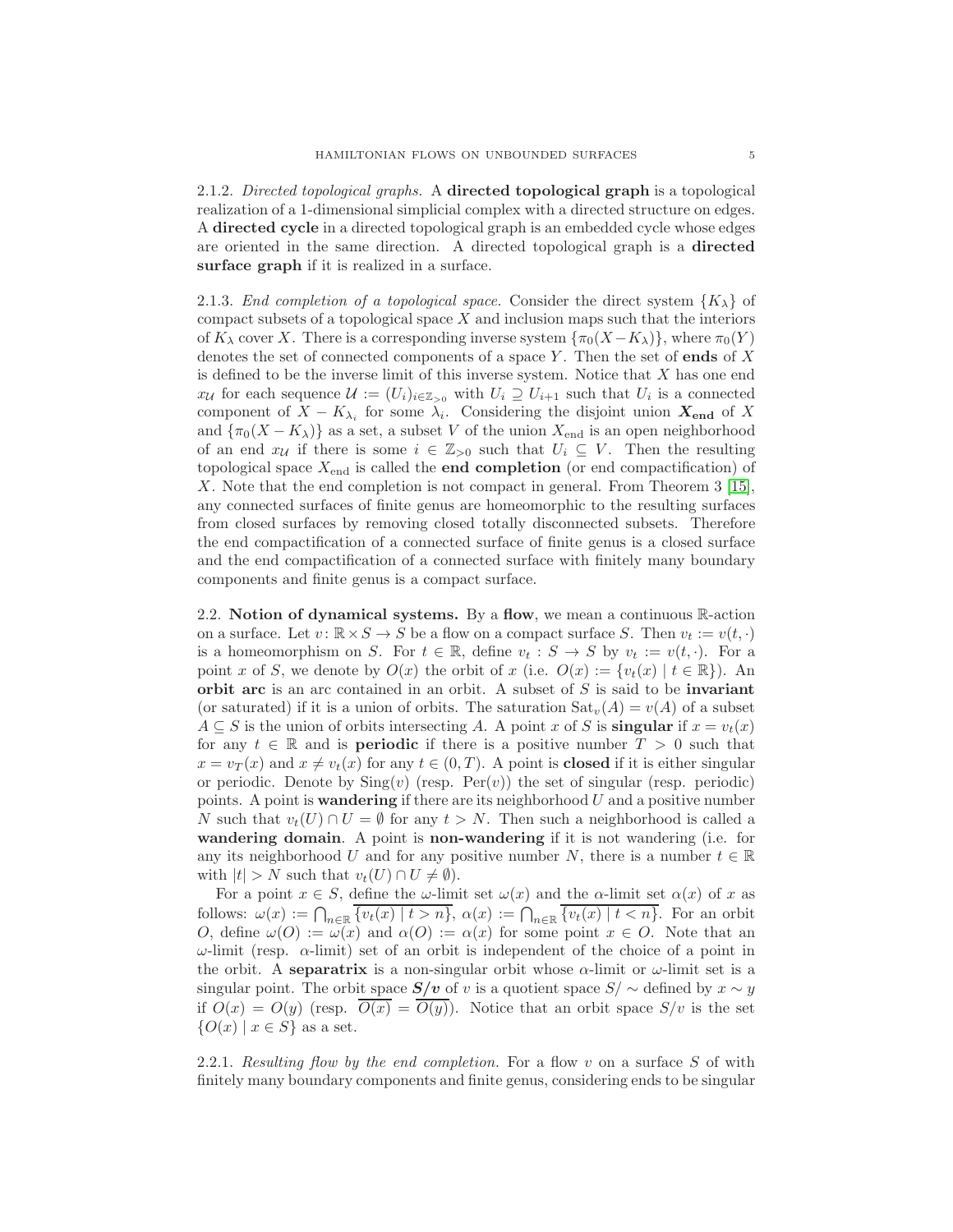HAMILTONIAN FLOWS ON UNBOUNDED SURFACES 6



<span id="page-5-0"></span>FIGURE 2. An open trivial flow box, an open periodic annulus, and a transverse annulus

points, we obtain the resulting flow  $v_{\text{end}}$  on the surface  $S_{\text{end}}$  which is a union of compact surfaces.

2.2.2. Open flow boxes, open periodic annuli, and open transverse annuli boxes. An arc is an orbit arc if it is contained in an orbit. An open disk  $U$  is a trivial flow **box** if there is a homeomorphism  $h: (0, 1)^2 \to U$  such that the image  $h((0, 1) \times \{t\})$ for any  $t \in (0, 1)$  is an open orbit arc as in the left of Figure [2.](#page-5-0) If h can be extend to  $h: (0,1) \times [0,1] \rightarrow U$ , then  $h((0,1) \times \{0\})$  and  $h((0,1) \times \{1\})$  are called **transverse** boundary components of the trivial flow box U.

An invariant annulus  $\vec{A}$  is an open periodic annulus if there is a homeomorphism  $h: \{(x, y) | 1 < x^2+y^2 < 2\} \to A$  such that the image  $h(\{(x, y) | x^2+y^2=t\})$ for any  $t \in (1, 2)$  is a periodic orbit as in the middle of Figure [2.](#page-5-0) If h can be extend to h:  $\{(x,y) | 1 \ge x^2 + y^2 \ge 2\} \rightarrow A$ , then  $h(\{(x,y) | x^2 + y^2 = 1\})$  and  $h({(x,y) | x^2 + y^2 = 2})$  are called **transverse boundary components** of the open periodic annulus A.

An invariant annulus  $A$  is an open transverse annulus if there is a homeomorphism  $h: \{(x, y) \mid 1 < x^2 + y^2 < 2\} \rightarrow A$  such that the image  $h(\{(r \cos \theta, r \sin \theta) \mid$  $1 < r < \sqrt{2}$ ) for any  $\theta \in [0, 2\pi)$  is an orbit arc as in the right of Figure [2.](#page-5-0)

2.2.3. Sectors of singular points. A **parabolic sector** is topologically equivalent to an open trivial flow box with the point  $(\pm \infty, 0)$  and a hyperbolic (resp. elliptic) sector is topological equivalent to a Reeb component with the point  $(\infty, 0)$  (resp.  $(-\infty, 0)$  as in Figure [1.](#page-1-0) A separatrix is a boundary of a hyperbolic sector if its orbit arc is a boundary component of a hyperbolic sector. In other words, a boundary of a hyperbolic sector is the image of a boundary component of the Reeb component with the point  $(\infty, 0)$  via a topological conjugacy. An isolated singular point  $x$  is **finitely sectored** if either it is a center or there is an open neighborhood of  $x$  which is an open disk and is a finite union of  $x$  and sectors such that a pair of distinct sectors intersects at most two orbit arcs. A finitely sectored singular point x is **trivial** if it is a center. Note that a flow with sectored singular points has at most finitely many singular points.

2.2.4. Border separatrices and virtually border separatrices. A connected component of the union of open elliptic sectors of a singular point is called a maximal **open elliptic sector.** Note that a maximal open elliptic sector  $U$  is invariant and has the  $\omega$ - and  $\alpha$ -limit set  $\{x\}$  of any point in U such that the orbit closure  $\overline{O(y)} = O(y) \sqcup \{x\}$  for any point  $y \in U$  bounds an invariant flow box in U. For a finitely sectored singular point  $x$ , a nonempty open parabolic sector is a **maximal**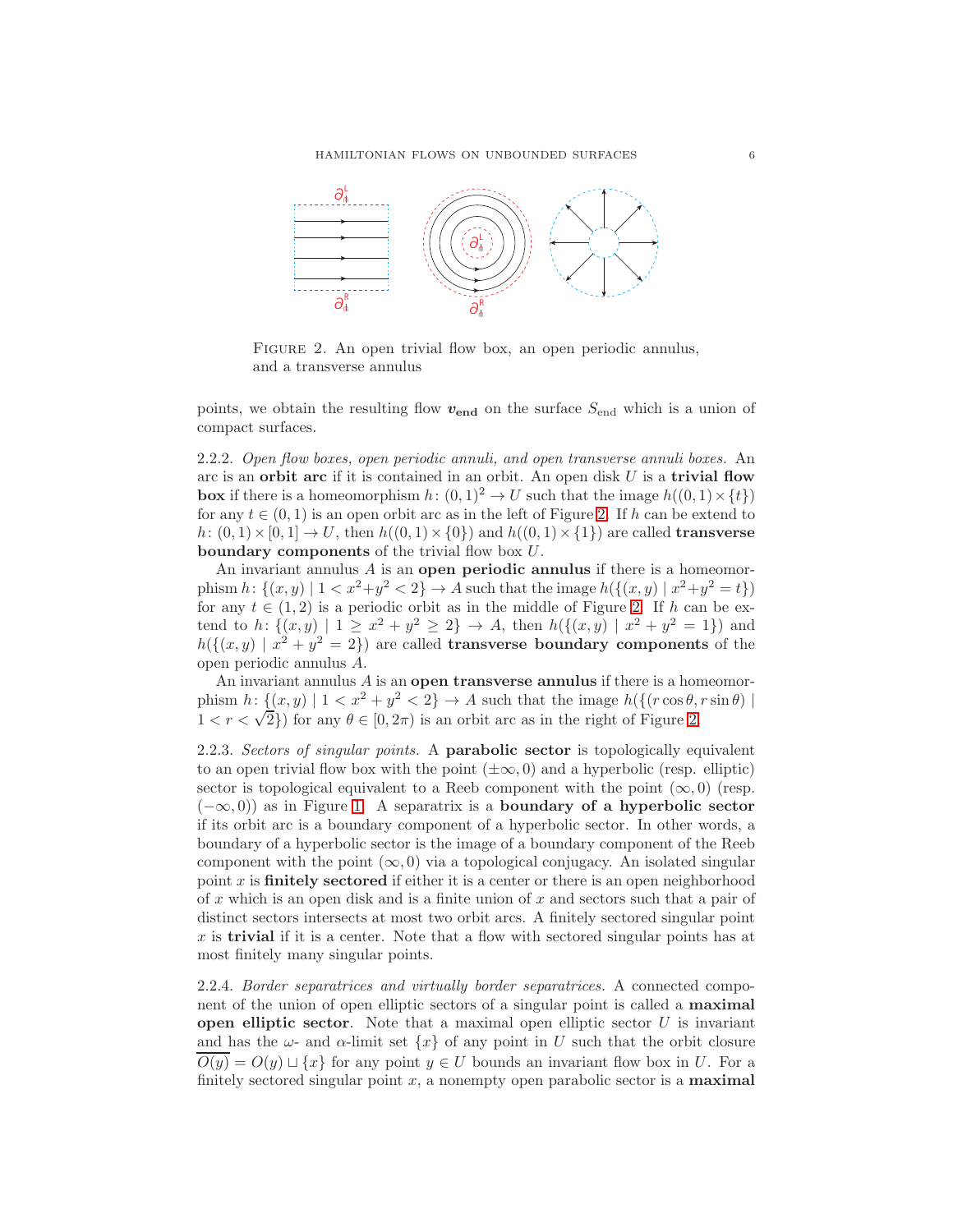open parabolic sector if it is an open parabolic sector contained in the complement of the union of maximal elliptic open sectors of  $x$  and hyperbolic sectors of x which is maximal with respect to the inclusion order. A separatrix is a hyperbolic (resp. elliptic, parabolic) border separatrix if it is contained in the boundary of a hyperbolic sector (resp. a maximal open elliptic sector, a maximal open parabolic sector). A separatrix is a border separatrix if it is either hyperbolic, elliptic, or parabolic border separatrix. A non-recurrent orbit is a virtually **border separatrix** if it is a border separatrix of the resulting flow  $v_{end}$ .

2.2.5. Flows of weakly finite type. A flow is of weakly finite type if it has sectored singular points, there are at most finitely many limit cycles, and any recurrent orbits are closed (i.e.  $S = Cl(v) \sqcup P(v)$ ). For a flow of weakly finite type on a surface, denote by  $BD_+(v)$  the union of singular points, limit cycles, one-sided periodic orbits, and virtually border separatrices. The invariant subset  $BD_{+}(v)$  corresponds to the original one for a flow of weakly finite type on a compact surface because of [\[18,](#page-16-15) Lemma 7.8]. Moreover, we have the following description.

<span id="page-6-0"></span>**Lemma 2.1.** The following statements hold for a flow v of weakly finite type on a compact surface S:

(1) The invariant subset  $BD_+(v)$  is the finite union of singular points, limit cycles, one-sided periodic orbits, and border separatrices.

(2) Any connected components of the complement  $S - BD_+(v)$  are either invariant open trivial flow boxes, invariant open transverse annuli, invariant open periodic annuli, or periodic tori.

*Proof.* By original definitions of  $BD_+(v)$  and  $BD_+(v_{end})$  in [\[18\]](#page-16-15), since any singular points of v are sectored, we have  $BD_+(v) = BD_+(v_{end})$ . By [\[18,](#page-16-15) Lemma 7.8], the invariant subset  $BD_+(v) = BD_+(v_{end})$  is the finite union of singular points, limit cycles, one-sided periodic orbits, and border separatrices.

2.2.6. Circuit. By a cycle, we mean a periodic orbit. By a non-trivial circuit, we mean either a cycle or a continuous image of a directed cycle which is a graph but not a singleton, whose orientations of edges correspond to the directions of orbits, and which is the union of separatrices and finitely many singular points. In other words, a non-trivial circuit that is not a cycle is a directed path as a graph whose initial point is also terminal. Note that there are non-trivial circuits with infinitely many edges and that any non-trivial non-periodic circuit contains non-recurrent orbits. A non-trivial circuit  $\gamma$  is a limit circuit if it is the  $\alpha$ -limit or  $\omega$ -limit set of a point outside of  $\gamma$ .

2.2.7. Transversality for continuous flows on surfaces. Notice that we can define transversality using tangential spaces of surfaces because each flow on a compact surface is topologically equivalent to a  $C^1$ -flow by Gutierrez's smoothing theorem [\[6\]](#page-16-16). However, to modify transverse arcs explicitly, we define transversality immediately as follows.

A curve C is **transverse to** v at a point  $p \in \text{intC}$  if there are a small neighborhood U of p and a homeomorphism  $h: U \to [-1,1]^2$  with  $h(p) = 0$  such that  $h^{-1}([-1, 1] \times \{t\})$  for any  $t \in [-1, 1]$  is an orbit arc and  $h^{-1}(\{0\} \times [-1, 1]) = C \cap U$ . A curve C is **transverse to** v at a point  $p \in \partial C \cap \partial S$  (resp.  $p \in \partial C \setminus \partial S$ ) if there are a small neighborhood U of p and a homeomorphism  $h: U \to [-1,1] \times [0,1]$ (resp.  $h: U \to [-1,1]^2$ ) with  $h(p) = 0$  such that  $h^{-1}([-1,1] \times \{t\})$  for any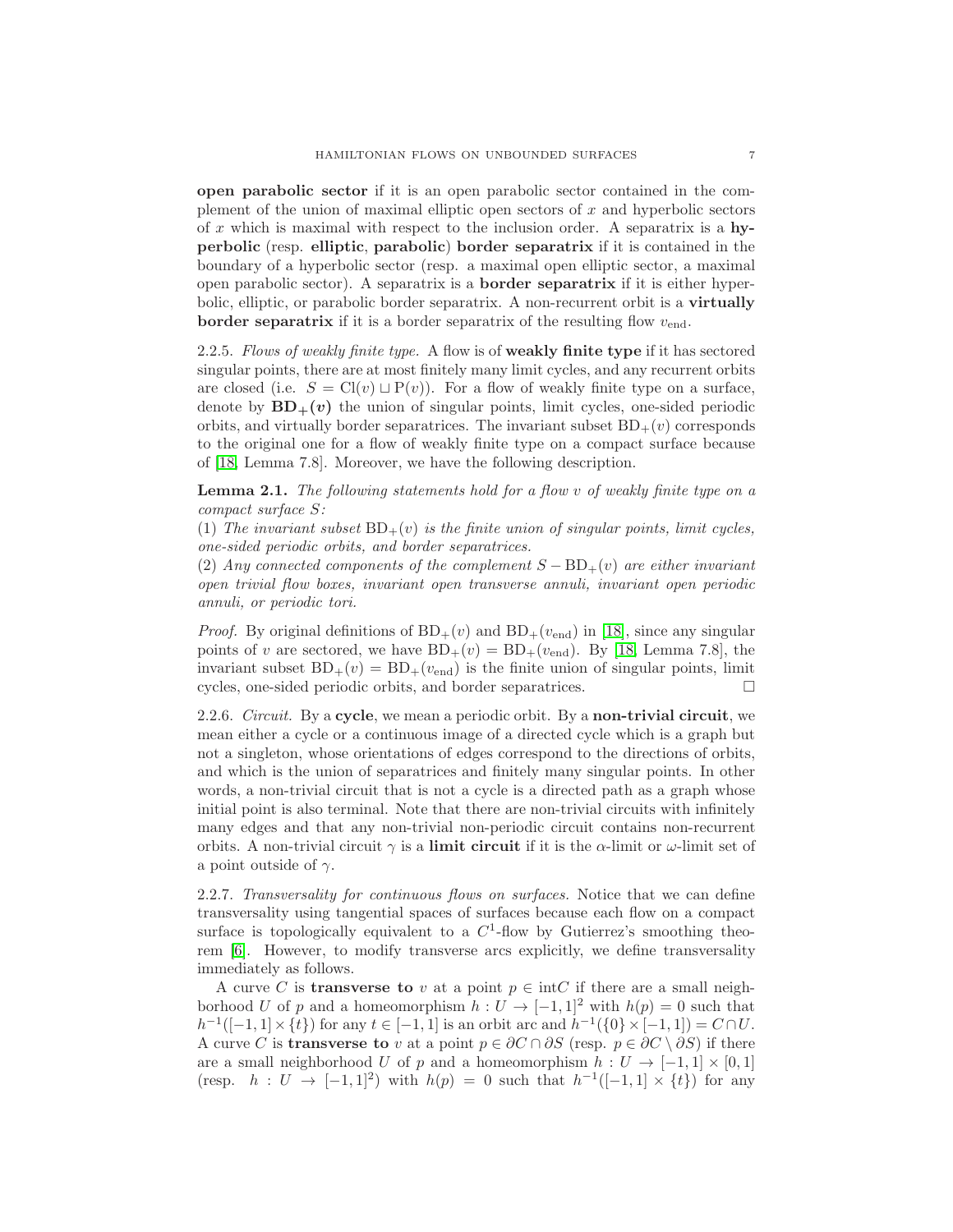$t \in [0,1]$  (resp.  $t \in [-1,1]$ ) is an orbit arc and  $h^{-1}(\{0\} \times [0,1]) = C \cap U$  (resp.  $h^{-1}(\{0\} \times [-1,1]) = C \cap U$ . A simple curve C is **transverse to** v if so is it at any point in C. A simple curve C is **transverse to**  $v$  is called a **transverse arc.** A simple closed curve is a **closed transversal** if it transverses to  $v$ .

2.3. Fundamental notion of Hamiltonian flows on a compact surface. A  $C^r$  vector field X for any  $r \in \mathbb{Z}_{\geq 0}$  on an orientable surface S is **Hamiltonian** if there is a  $C^{r+1}$  function  $H: S \to \mathbb{R}$  such that  $dH = \omega(X, \cdot)$  as a one-form, where  $\omega$  is a volume form of S. In other words, locally the Hamiltonian vector field X is defined by  $X = (\partial H/\partial x_2, -\partial H/\partial x_1)$  for any local coordinate system  $(x_1, x_2)$  of a point  $p \in S$ . A flow is **Hamiltonian** if it is topologically equivalent to a flow generated by a Hamiltonian vector field. Note that a volume form on an orientable surface is a symplectic form. By [\[5,](#page-16-13) Theorem 3], any singular points of a Hamiltonian vector field with finitely many singular points on a compact surface is either a center or a multi-saddle.

To characterize compact-like behavior of Hamiltonian dynamics, for a flow  $v$  on a surface S, denote by  $\text{Sing}(v)_{\infty}$  the set of singular points which are neither centers nor multi-saddles and put  $S_{\text{unbd}} := S - \text{Sing}(v)_{\infty}$  It is known that a  $C^r$   $(r \ge 1)$ Hamiltonian vector field on a compact surface is structurally stable with respect to the set of  $C<sup>r</sup>$  Hamiltonian vector fields if and only if both each singular point is nondegenerate and each separatrix is self-connected (see [\[10,](#page-16-8) Theorem 2.3.8, p. 74]).

2.3.1. Extended orbit spaces of Hamiltonian flows on unbounded surfaces. A nonsingular point x is a **non-Hausdorff point** if there is a non-singular point  $y \in S$ with  $y \notin O(x)$  and  $x \notin O(y)$  such that there are no disjoint invariant neighborhoods  $U_x$  and  $U_y$  of x and y respectively. Then the pair x and y is called a non-Hausdorff **pair**. Define an equivalence relation  $\sim_{n}$  on S as follows:  $x \sim_{n} y$  if either  $O(x) =$  $O(y)$  or the pair of x and y is a non-Hausdorff pair. For any non-Hausdorff point x, denote by  $[x]_{n}$  the equivalent class of x. For a flow v of weakly finite type on a surface S with finitely many boundary components, finite genus, and finite ends, the extended orbit  $O_{\text{ex}}(x)$  of any non-Hausdorff point x is defined as follows:

$$
O_{\mathrm{ex}}(x):=[x]_{\mathrm{nH}}\cup\left(\bigcup_{y\in [x]_{\mathrm{nH}}}\alpha(y)\cup \omega(y)\right)\subset S
$$

For any point in the complement of the union of extended orbits of non-Hausdorff points, its extended orbit is defined as its orbit. Define an equivalence relation  $\sim_{\text{ex}}$  on S as follows:  $x \sim_{\text{ex}} y$  if there is an extended orbit that contains x and y. Then the quotient space  $S/\sim_{\text{ex}}$  is called the **extended orbit space** and is denoted by  $S/v_{\text{ex}}$ . Notice that the extended orbit space of v is a quotient space of the orbit space of v. The extended orbit space of a flow of weakly finite type on a surface with finitely many boundary components, finite genus, and finite ends is a generalization of the extended orbit space on a compact surface. In particular, the extended orbit space of a Hamiltonian flows with finitely many singular points on a compact surface in the sense of this paper corresponds to the extended orbit space in the sense of one in [\[20\]](#page-17-2). Indeed, the extended orbit space  $S/v_{\text{ex}}$  is the quotient space  $S/\sim_{\text{ms}}$ , where  $x \sim_{\text{ms}} y$  if there is either an orbit or a multi-saddle connection that contains  $x$  and  $y$ .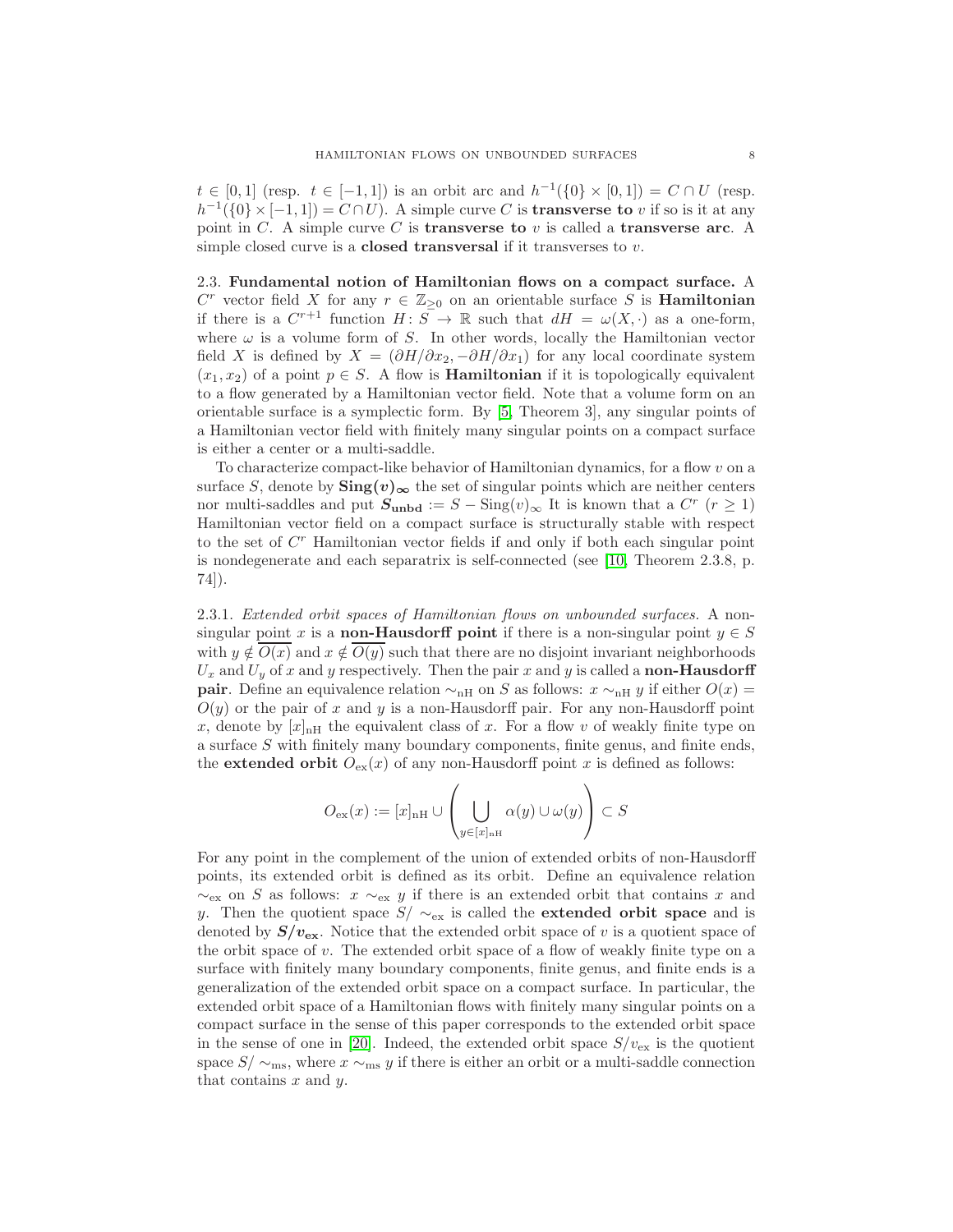We characterize isolated singular points for Hamiltonian flows as follows.

<span id="page-8-0"></span>Lemma 3.1. Any isolated singular point for a Hamiltonian flow on a surface is either a center or a multi-saddle.

*Proof.* Let  $v$  be a Hamiltonian flow on a surface  $S$  and  $x$  an isolated singular point. By the existence of a Hamiltonian, there are no closed transversals. This implies the non-existence of non-closed recurrent orbits and so  $S = Cl(v) \sqcup P(v)$ . Since the existence of limit circuits implies the existence of closed transversals outside of the limit circuits, by a generalization of the Poincaré–Bendixson theorem to  $v_{end}$ , the  $ω$ -limit set and  $α$ -limit set of a non-recurrent point with respect to  $v_{end}$  are singular points. Taking the double of  $S$  if necessary, we may assume that  $x$  is outside of the boundary  $\partial S$ . Therefore there is a simple closed curve  $\gamma$  which bounds a closed disk D with  $D \cap \text{Sing}(v) = \{x\}$  and which is transverse to v except finitely many points (cf. [\[7,](#page-16-12) Lemma 3.1]). From  $D - \{x\} \subseteq S - \text{Sing}(v)$ , we obtain that the set difference  $D \setminus H^{-1}(H(x)) = (D - \{x\}) \setminus H^{-1}(H(x))$  is dense in D. We may assume that  $x$  is not a center.

We claim that  $D$  contains no periodic orbits. Indeed, assume that there is a periodic orbit  $O \subset D$ . Since any closed disk can be embedded in a sphere, by Jordan-Schoenflies theorem, the periodic orbit bounds a closed disk  $B \subseteq D$ . Then the restriction  $v|_B$  is a Hamiltonian flow with finitely many singular points on the compact surface B. [\[5,](#page-16-13) Theorem 3] implies that every singular point for  $v|_B$  is either a center or a multi-saddle. From Poincaré-Hopf theorem, by  $D \cap \text{Sing}(v) = \{x\}$ ,  $B \subseteq D$  contains a center and so x is a center.

For any point  $y \in D \setminus H^{-1}(H(x))$ , since the  $\omega$ -limit set and  $\alpha$ -limit set of any non-recurrent point with respect to  $v_{\text{end}}$  are singular points, we obtain  $O^-(y) \not\subseteq$ D and  $O^+(y) \nsubseteq D$ . Let  $x_1, x_2, \ldots, x_k$  be the tangencies of  $\partial D$ . Put  $C :=$  $\sum_{i=1}^k H^{-1}(H(x_i)) \cup H^{-1}(H(x)).$  Since  $D - \{x\} \subseteq S - \text{Sing}(v)$ , the existence of the Hamiltonian implies that the set difference  $D \setminus C = (D - \{x\}) \setminus C$  is dense in D. Replace the tangencies  $x_1, x_2, \ldots, x_k$  into singular points, the resulting flow is denoted by v'. Taking the double  $D \cup -D$  of D and considering the time-reversing flow  $-v'$  on  $-D$ , the resulting space  $D\cup -D$  is a sphere and the resulting flow  $v'_{D\cup -D}$  satisfies that  $v'_{D\cup -D}(\gamma \setminus H^{-1}(H(C))) \subset \mathrm{Cl}(v'_{D\cup -D})$  and so that  $D\cup -D = \mathrm{Cl}(v_{D\cup -D})$ . Therefore  $v'_{D\cup -D}$  is a non-wandering flow with finitely many singular points on a sphere. By  $[5,$  Theorem 3, the singular point x is a multi-saddle with respect to  $v'_{D\cup -D}$  and so v.

We have the following topological characterization of Hamiltonian flows on punctured surfaces.

<span id="page-8-1"></span>**Lemma 3.2.** The following are equivalent for a flow  $v$  with sectored singular points on a compact surface S:

(1) The restriction  $v|_{S_{\text{unbd}}}$  is Hamiltonian.

(2) The flow v is a flow of weakly finite type, the restriction  $S_{\text{unbd}}/v_{\text{ex}}$  is a finite directed graph without directed cycles, and S is orientable.

In any case,  $BD_+(v)$  consists of finitely many singular points and border separatrices, and any connected components of the complement  $S - BD_+(v)$  are either open trivial flow boxes or periodic annuli.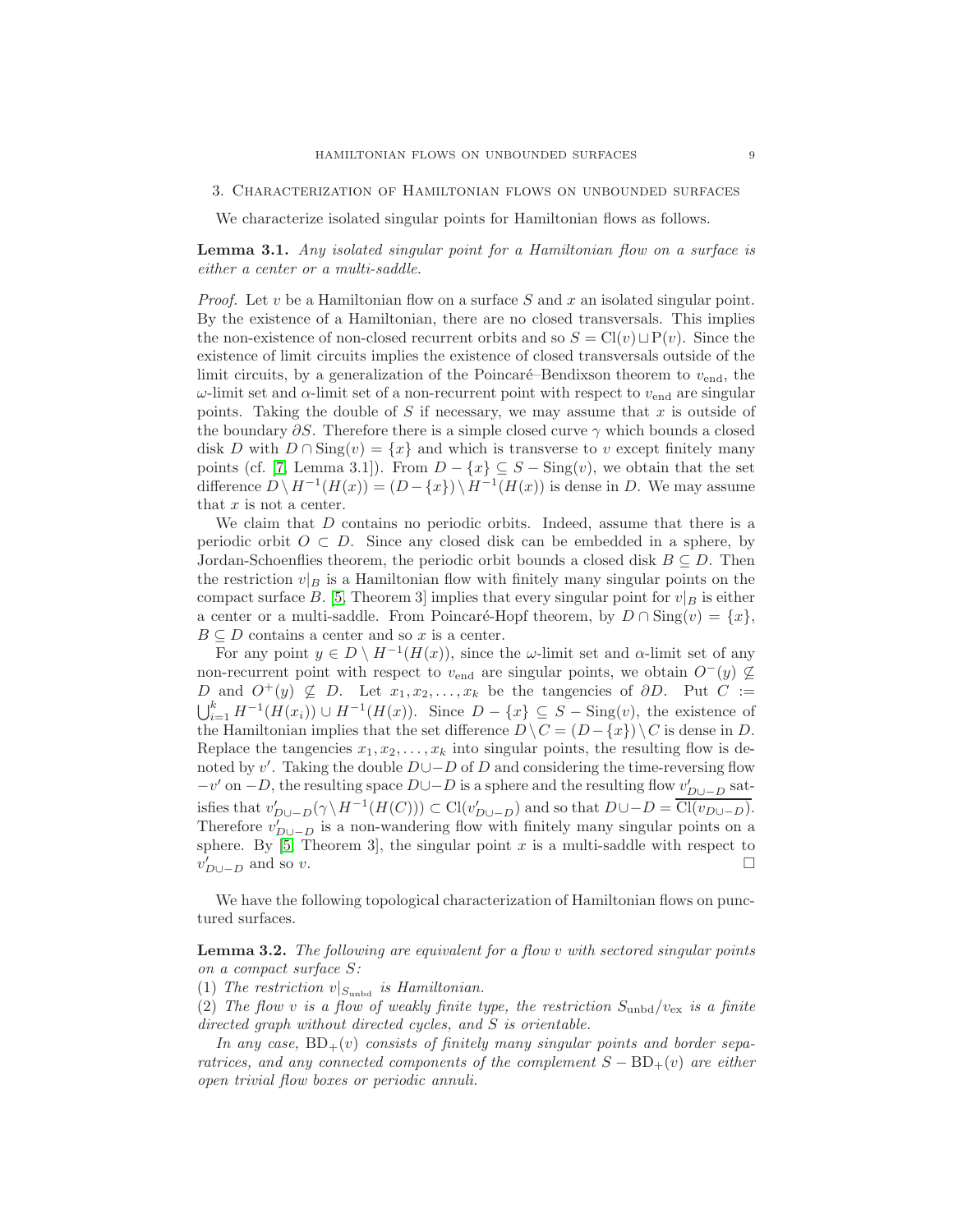*Proof.* We may assume that S is connected. Suppose that the restriction  $v|_{S_{\text{unbd}}}$  is Hamiltonian. Since  $v|_{S_{\text{unbd}}}$  is Hamiltonian, there are no closed transversals in  $S_{\text{unbd}}$ . The non-existence of closed transversals on  $S_{\text{unbd}}$  implies the non-existence of limit circuits and non-closed recurrent orbits on  $S_{\text{unbd}}$ . Then  $S_{\text{unbd}} \subseteq Cl(v) \sqcup P(v)$ . By the finiteness of Sing $(v)_{\infty}$ , the surface  $S = S_{\text{unbd}} \sqcup \text{Sing}(v)_{\infty}$  is orientable and there are no closed transversals in S. Then  $S = Cl(v) \sqcup P(v)$ . Therefore v is a flow of weakly finite type. Lemma [2.1](#page-6-0) implies that  $BD_+(v)$  consists of finitely many orbits and the complement  $S - BD_+(v)$  is a finite disjoint union of invariant open trivial flow boxes and invariant open periodic annuli. Then the quotient space  $(S - BD<sub>+</sub>(v))/v<sub>ex</sub> = (S - BD<sub>+</sub>(v))/v$  is a finite disjoint union of open intervals. Since non-Hausdorff pairs have the same values, the restriction  $S_{\text{unbd}}/v_{\text{ex}}$  is a finite directed graph. The existence of the Hamiltonian  $H: S_{\text{unbd}} \to \mathbb{R}$  implies that the induced function  $H_{\text{ex}}$ :  $S_{\text{unbd}}/v_{\text{ex}} \to \mathbb{R}$  by the Hamiltonian H is well-defined. Therefore the directed graph  $S_{\text{unbd}}/v_{\text{ex}}$  contains no directed cycles and so is a finite directed graph without directed cycles.

Conversely, suppose that v is a flow of weakly finite type, the restriction  $S_{\text{unbd}}/v_{\text{ex}}$ is a finite directed graph without directed cycles, and  $S$  is orientable. Then there are no closed transversals. By Lemma [2.1,](#page-6-0) the singular point set  $\text{Sing}(v)$  consists of at most finitely many singular points, and the non-existence of closed transversals implies that any connected components of the complement  $S - BD_+(v)$  are either open trivial flow boxes or periodic annuli. In particular, there are no limit circuits. By a generalization of the Poincaré–Bendixson theorem (cf.  $[13,$  Theorem 2.6.1]), the  $\omega$ -limit set and  $\alpha$ -limit set of a non-recurrent point are singular points. Then the orbit space  $(S - BD_+(v))/v$  is a finite disjoint union of directed open intervals induced by the orientation of S. From the non-existence of limit cycles, Lemma [2.1](#page-6-0) implies that the difference  $BD_+(v) - Sing(v)$  consists of finitely many one-sided periodic orbits and border separatrices. By the flow box theorem for a continuous flow on a compact surface (cf. Theorem 1.1, p.45 [\[1\]](#page-16-18)), there is a flow box for an orbit of the difference  $BD_+(v)$  – Sing(v). Define a graph  $G = (V, D)$  as follows: Define a binary relation  $\sim$  on the difference BD<sub>+</sub>(v) − Sing(v) by  $x \sim y$  if there are a connected component U of the complement  $S - BD_+(v)$  and a letter  $\sigma \in \{R, L\}$ such that  $x, y \in \partial^{\sigma} U$ . Denote by ∼ $_V$  the transitive closure of ∼. The vertex set V is the quotient space  $(BD_{+}(v)-\text{Sing}(v))/\sim_V$ . A directed edge from a vertex  $\gamma$  to a vertex  $\mu$  exist if there is a connected component U of the complement  $S - BD_+(v)$ such that  $\gamma \cap \partial^R U \neq \emptyset$  and  $\mu \cap \partial^L U \neq \emptyset$ . By the orientability of S, since the extended orbit space  $S/v_{\rm ex}$  has no directed cycles as a directed graph, the head of a directed edge does not correspond to the tail and so that there are no directed cycles in  $G$ . Therefore  $G$  is a finite simple acyclic directed graph. Then we can define a height function of G and so the induced height function  $h: S_{\text{unbd}} \to \mathbb{R}$ which is constant along each orbit.

We claim that we can construct the Hamiltonian whose generating flow is topological equivalent to  $v|_{S_{\text{unbd}}}$  by modifying h. Indeed, let  $D'_1, \ldots, D'_k$  be the connected components of  $S-\text{BD}_+(v)$ , each of which is either an invariant open trivial flow box or an invariant open periodic annulus. Since the difference  $U - \{x\}$  of an open disk U containing a non-trivial finitely sectored singular point  $x$  can be identified with an open annulus which can be constructed by finitely many sectors as in Figure [1](#page-1-0) pasting the transverse boundary components of the sectors, the difference  $S_{\text{unbd}}$  can be obtained by pasting finitely many domains  $D_1, \ldots, D_k$  along  $BD_+(v) - Sing(v)_{\infty}$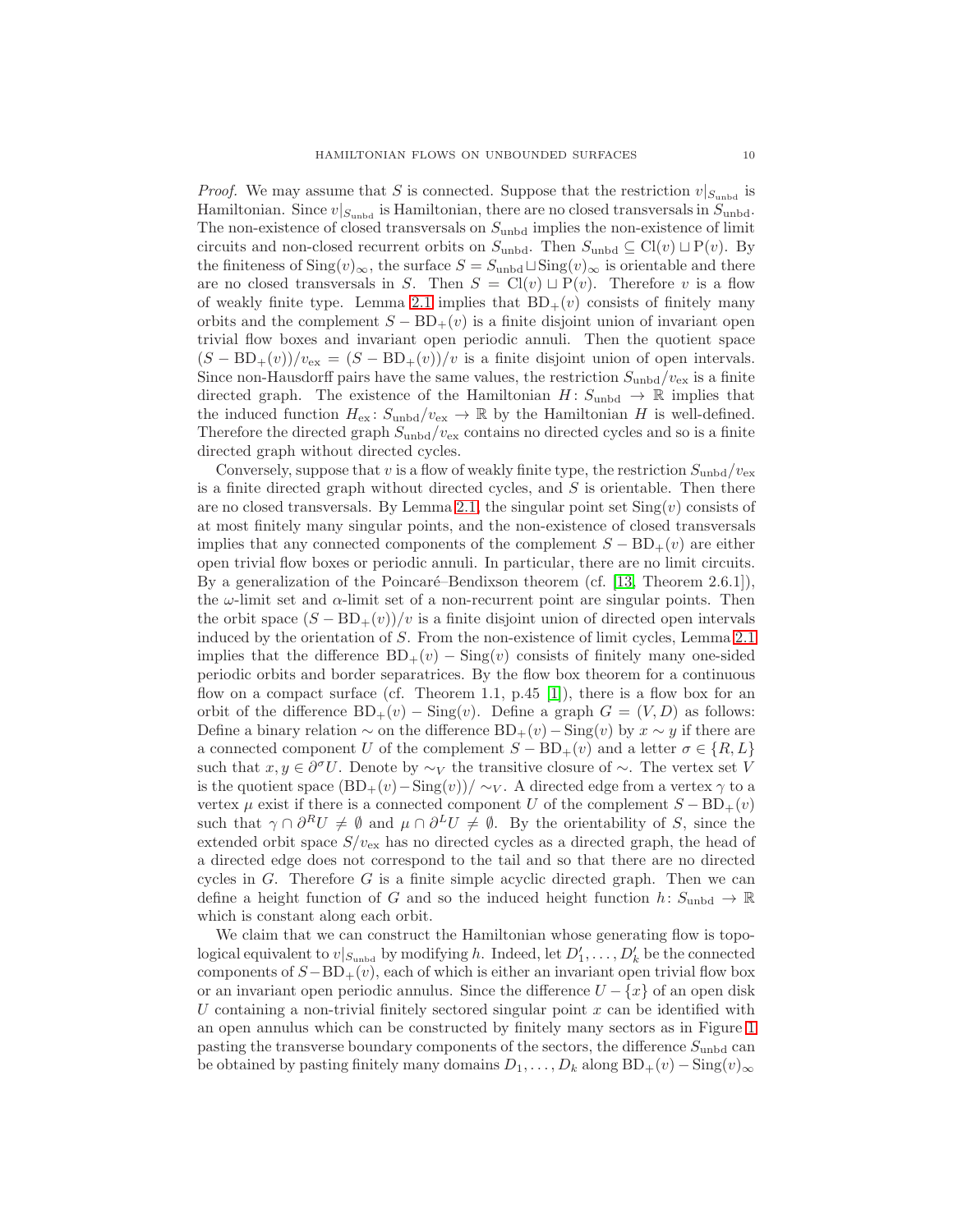

<span id="page-10-0"></span>FIGURE 3. A flow box  $V_{i,j}$ 



<span id="page-10-1"></span>Figure 4. Left and middle, a deformation of the flow on the flow box  $U_{i,j}$ ; right, the functions  $H|_{V_{i,j}}$  and  $g_{i,j}$ .

such that each domain  $D_i = \overline{D'_i} \setminus \text{Sing}(v)_{\infty}$  and that  $D_i \setminus \text{BD}_+(v) = D'_i$ . Moreover, the intersection  $D_i \cap BD_+(v)$  consists of finitely many border separatrices  $O_{i,1}, \ldots, O_{i,k_i}$  in  $P(v)$  and finitely many centers and multi-saddles. For any orbit  $O_{i,j}$ , there are connected components D' and D'' of  $S - BD_{+}(v)$  such that  $(D' \cup D'') \sqcup O_{i,j}$  is an open neighborhood of  $O_{i,j}$ . This implies that there are flow boxes  $U_{i,j}$  and  $V_{i,j}$  containing  $O_{i,j}$  with  $\overline{U_{i,j}} \setminus \text{Sing}(v) \subset V_{i,j}$  such that  $V_{i,j}$  are pairwise disjoint and that  $U_{i,j}$  can be identified with a flow box  $(0,1) \times (-1,1)$ with orbit arcs  $\{x\} \times (-1,1)$  for any  $x \in (0,1)$  such that  $O_{i,j}$  is  $\{0\} \times (-1,1)$ . We identify  $U_{i,j} \sqcup \partial^R U_{i,j} \sqcup \partial^L U_{i,j}$  with a flow box  $(0,1) \times [-1,1]$  as in Figure [3.](#page-10-0) Define a smooth Hamiltonian function  $H$  on  $S_{\text{unbd}}$  whose Reeb graph is homeomorphic to the Reeb graph of h such that all derivatives of  $H|_{\partial^R D_i' \cup \partial^L D_i'}$  are zero, that the flows generated by  $H|_{D'_i}$  correspond to  $v|_{D'_i}$  up to topological equivalence, and that  $H|_{V_{i,j}}$  depends only on y and strictly increasing except 0 as in the left of Figure [4.](#page-10-1) Replacing  $U_{i,j}$  with a small rectangle if necessary, we can take a linear function  $g_{i,j}: [-1,1] \to \mathbb{R}$  with  $g_{i,j}|_{\{-1,1\}} = H|_{\{-1,1\}}$  as in the right of Figure [4.](#page-10-1) Define a smooth bump function  $\varphi_{i,j} : \mathbb{R} \to [0,1]$  with  $\mathbb{R} - (0,1) = \varphi_{i,j}^{-1}(0)$  and  $[1/4,3/4] \subset$  $\varphi_{i,j}^{-1}(1)$  and a smooth bump function  $\psi_{i,j} : \mathbb{R} \to [0,1]$  with  $\mathbb{R}-(-1,1) = \varphi_{i,j}^{-1}(0)$  and  $[-3/4, 3/4] \subset \psi_{i,j}^{-1}(1)$ , and  $\widetilde{H}: S_{\text{unbd}} \to \mathbb{R}$  by  $\widetilde{H} = H$  on  $S - (\text{Sing}(v)_{\infty} \cup \overline{U_{i,j}})$  and  $H(x,y) := (1 - \varphi_{i,j}(x)\psi_{i,j}(y))H(y) + \varphi_{i,j}(x)\psi_{i,j}(y)g(y)$  on  $U_{i,j} = (0,1) \times (-1,1)$ . By definition, the function  $\widetilde{H}$  is smooth such that  $H|_{U_{i,j}}(x, \cdot)$  for  $x \in (0,1)$  is strictly increasing as in the middle of Figure [4.](#page-10-1) Therefore the Hamiltonian flow generated by H is topologically equivalent to  $v|_{S_{\text{unbd}}}$ .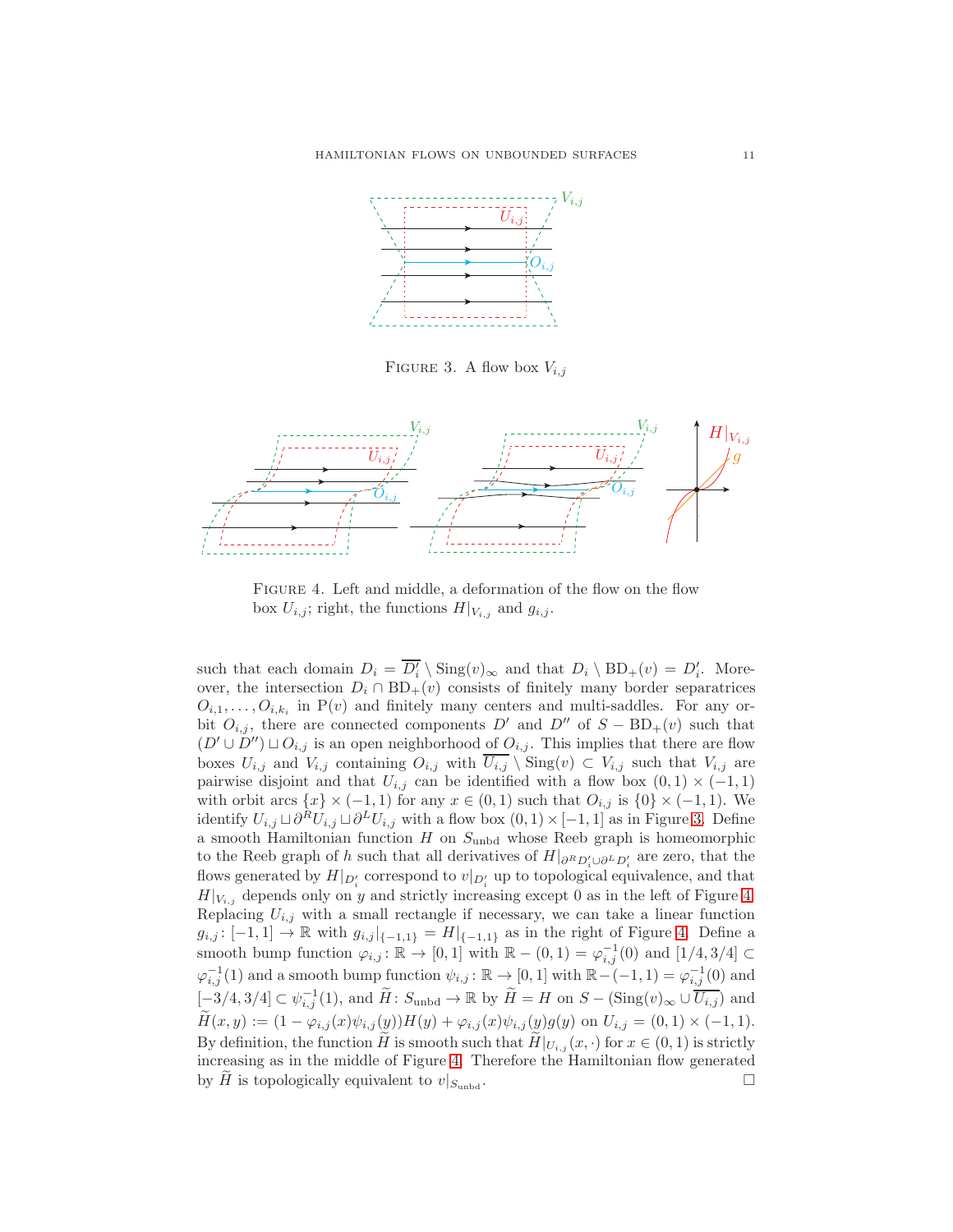In the proof of the previous lemma, the finiteness of singular points is essential (see Proposition [4.1](#page-15-0) for details).

3.1. **Proof of Theorem [A.](#page-2-0)** Let  $v$  be a flow with sectored ends and finitely many singular points on an orientable surface S with finitely many boundary components, finite genus, and finite ends. Suppose that  $v$  is a flow of weakly finite type, the restriction  $S/v_{\text{ex}}$  is a finite directed graph without directed cycles. Since each end is sectored, the flow  $v_{\text{end}}$  is also of weakly finite type. From Lemma [3.2,](#page-8-1) assertion (1) holds. By Lemma [2.1,](#page-6-0) the invariant subset  $BD_+(v_{end})$  is the finite union of singular points and border separatrices. Since border separatrices of  $v_{\text{end}}$ are virtually border separatrices of v, the invariant subset  $BD_+(v)$  is the finite union of singular points and virtually border separatrices, and is the union of the vertices of the finite directed graph  $S/v_{\text{ex}}$ . From Lemma [3.2,](#page-8-1) any connected components of the complement  $S_{end} - BD_+(v_{end}) = S - BD_+(v)$  are either invariant open trivial flow boxes or invariant open periodic annuli. Therefore each non-Hausdorff point in  $S/v$  is either a multi-saddle or a virtually border separatrix. Since the Reeb graph of the Hamiltonian which generates a flow which is topological equivalent to  $v$  is a quotient space of the orbit space  $S/v$ , by identifying non-Hausdorff points of the Reeb graph, the resulting space is the finite directed graph  $S/v_{\text{ex}}$ .

Conversely, suppose that  $v$  is Hamiltonian. By Lemma [3.1,](#page-8-0) any singular points on S are either multi-saddles or centers. Since each end is sectored, the singular point set  $\text{Sing}(v_{\text{end}})$  is finite and so any singular points are finitely sectored. Since the existence of limit circuits implies the existence of closed transversals outside of the limit circuits, by a generalization of the Poincaré–Bendixson theorem to  $v_{\text{end}}$ , the  $\omega$ -limit set and  $\alpha$ -limit set of a non-recurrent point with respect to  $v_{\text{end}}$ are singular points. Then the flow  $v_{\text{end}}$  is of weakly finite type. By Lemma [3.2,](#page-8-1) assertion (2) holds.

3.2. **Proof of Corollary [B.](#page-2-1)** Let  $v$  be a Hamiltonian flow with sectored ends and finitely many singular points on an orientable surface  $S$  with finitely many boundary components, finite genus, and finite ends and  $BD_{+}(v)$  the finite union of singular points and virtually border separatrices because of Lemma [2.1.](#page-6-0) Theorem [A](#page-2-0) implies that the complement  $S - BD_+(v)$  consists of invariant annuli and invariant disks. This means that we can reconstruct v from the finite directed surface graph  $BD_+(v)$ by filling invariant periodic annuli (resp. invariant trivial blow boxes) into invariant annuli (resp. invariant disks).

3.3. **Proof of Theorem [C.](#page-3-0)** Let  $v$  be a flow with finitely many singular points on an orientable surface S with finitely many boundary components, finite genus, and finite ends. By the finite existence of genus and ends, we may assume that  $S$  is connected.

Suppose that  $v_{\text{end}}$  is a Hamiltonian flow on the compact surface  $S_{\text{end}}$ . By [\[5,](#page-16-13) Theorem 3], any singular points are centers or multi-saddles. Since the compact surface has a finite volume and S is an open subset of  $S_{\text{end}}$ , the flow v is a Hamiltonian flow on S with finite volume.

Conversely, suppose that the flow  $v$  is a Hamiltonian flow on  $S$  with finite volume. By the finite existence of genus and ends, the end completion  $S_{\text{end}}$  is a compact surface and the resulting flow  $v_{\text{end}}$  is a flow with finitely many singular points on  $S_{\text{end}}$ .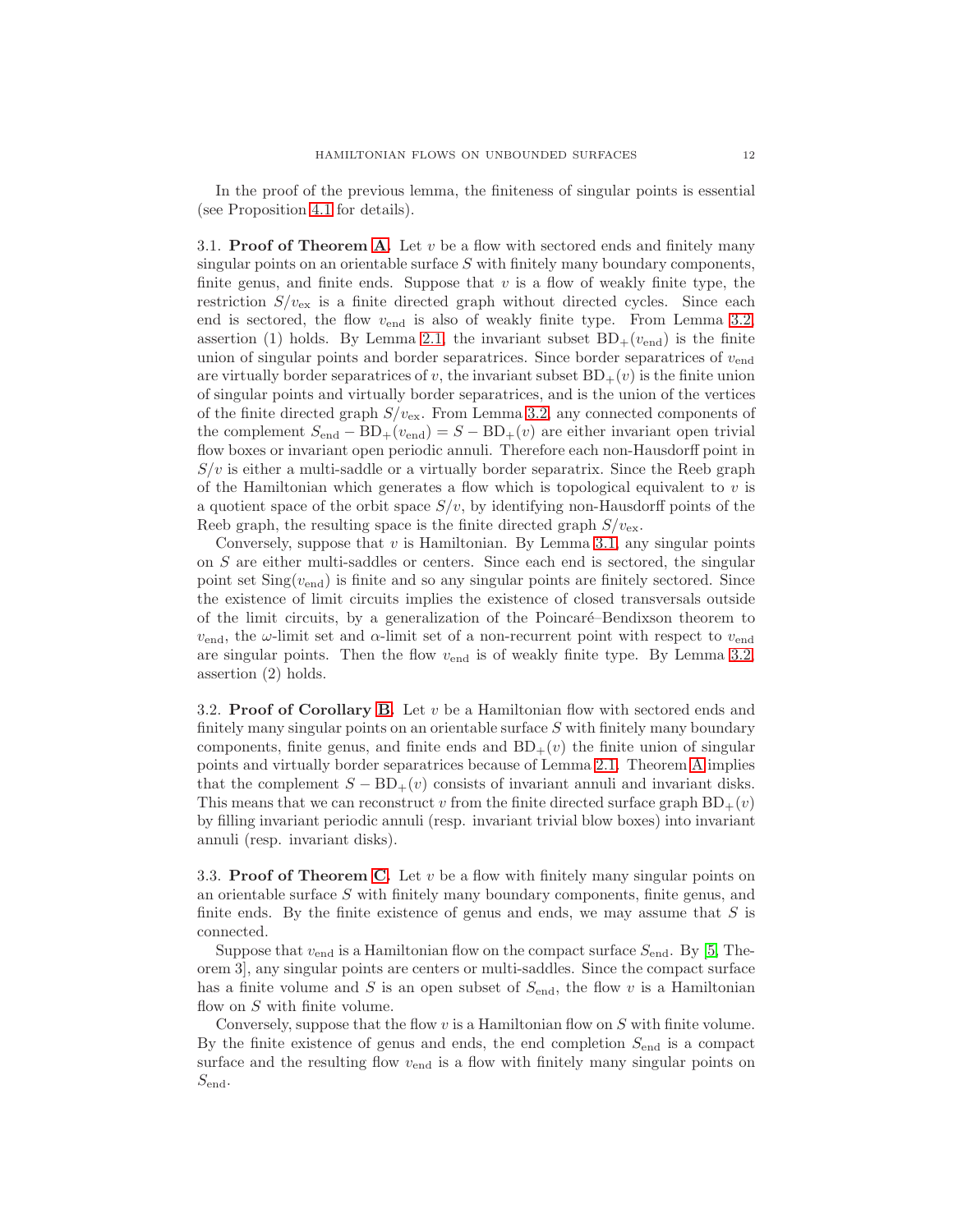We claim that  $\text{Per}(v)$  is open. Indeed, applying a generalization of the Poincaré– Bendixson theorem to  $v_{\text{end}}$ , the  $\omega$ -limit set and  $\alpha$ -limit set of a non-recurrent point with respect to  $v_{\text{end}}$  are singular points. Fix a periodic point O. By the flow box theorem for a continuous flow on a compact surface (cf. Theorem 1.1, p.45 [\[1\]](#page-16-18)), there are finitely many trivial flow boxes whose union is a neighborhood of O. The non-existence of limit cycles and the orientability imply there is a transverse arc containing a point of O whose saturation is a periodic annulus and a neighborhood of O.

Then the complement  $S - \text{Per}(v) = \text{Sing}(v) \sqcup \text{P}(v)$  is closed. We claim that  $\text{intP}(v) = \emptyset$ . Indeed, assume that  $\text{intP}(v) \neq \emptyset$ . Fix a point  $x \in \text{intP}(v)$ . From the finite volume property, any open neighborhood of  $x$  is not a wandering domain. Fix a small open transverse arc  $I \subset \text{intP}(v)$  containing x and a positive number  $T > 0$ such that  $v_T(I) \cap I \neq \emptyset$ . The existence of the Hamiltonian implies that any points in  $v_T(I) \cap I \neq \emptyset$  are periodic, which contradicts that  $I \subset \text{intP}(v)$ .

The finite existence of singular points implies that  $S = \text{Per}(v)$ . By  $S_{\text{end}} \text{Sing}(v_{\text{end}}) = S - \text{Sing}(v)$ , we obtain that  $S_{\text{end}} = \overline{\text{Per}(v_{\text{end}})}^{S_{\text{end}}}$  and so that  $v_{\text{end}}$ is a non-wandering flow with finitely many singular points. By [\[5,](#page-16-13) Theorem 3], any singular points of  $v_{\text{end}}$  are centers or multi-saddles. This implies that  $P(v)$  =  $P(v_{\text{end}})$  consists of finitely many orbits. Since any non-Hausdorff points in the orbit space  $S/v$  are separatrices of a multi-saddle, we obtain that  $S/v_{\text{ex}}$  is homeomorphic to  $S_{\text{end}}/v_{\text{end}}$ . [A](#page-2-0)pplying Theorem A to v, the extended orbit space  $S/v_{\text{ex}}$  is a finite directed graph without directed cycles and so is  $S_{\text{end}}/v_{\text{end}}$ . Since  $(S_{\text{end}})_{\text{unbd}} = S_{\text{end}}$ , applying Lemma [3.2](#page-8-1) to  $v_{\text{end}}$ , we have that  $v_{\text{end}}$  is a Hamiltonian flow on the compact surface  $S_{\text{end}}$ .

3.4. Characterization of a Hamiltonian flow with sectored ends. In this subsection, we have the following characterization of a Hamiltonian flow with sectored ends and finitely many singular points on an orientable surface of "compact type".

<span id="page-12-0"></span>**Theorem 3.3.** A flow v with finitely many singular points on an orientable surface S with finitely many boundary components, finite genus, and finite ends is a Hamiltonian flow with sectored ends if and only if the flow v satisfies the following four conditions:

(1) The flow v is a flow of weakly finite type.

- (2) The extended orbit space  $S/v_{\text{ex}}$  is a finite directed graph without directed cycles.
- (3) The complement  $S BD_+(v)$  consists of finitely many invariant open subsets which are periodic annuli and trivial flow boxes.

(4) Any non-Hausdorff points are contained in virtually border separatrices.

The author would like to know whether condition (4) in the previous theorem is redundant or not. We have the following statements to demonstrate the above characterization.

<span id="page-12-1"></span>**Lemma 3.4.** Let v be a flow of weakly finite types on an orientable surface S with finitely many boundary components, finite genus, and finite ends. If  $S - BD_+(v)$ consists of finitely many invariant open subsets which are periodic annuli and trivial flow boxes, then  $BD_+(v)$  consists of finitely many orbits.

*Proof.* Suppose that  $S - BD_+(v)$  consists of finitely many invariant open subsets which are periodic annuli and trivial flow boxes. Let  $U_1, \ldots, U_k$  be the connected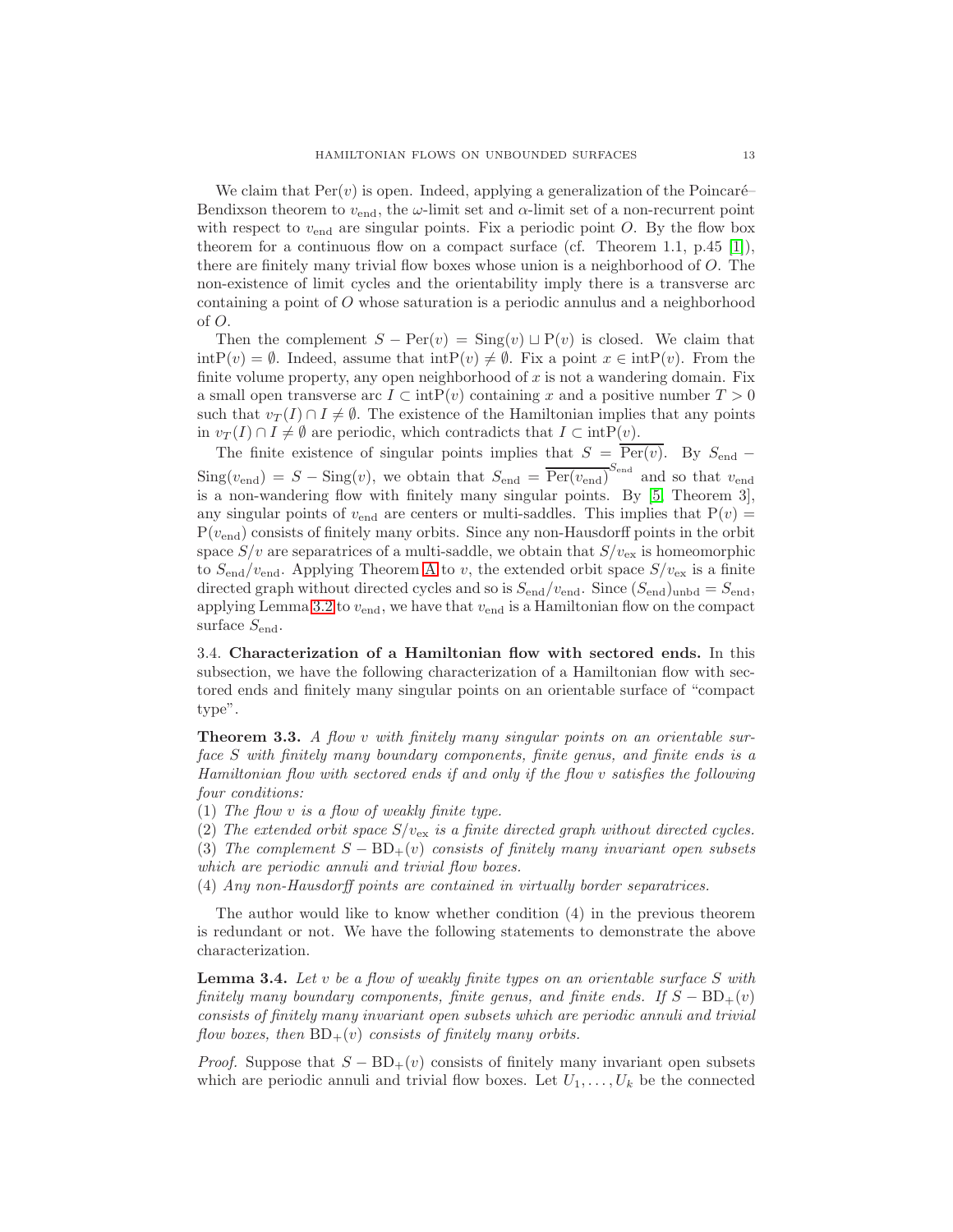components of  $S - BD_+(v)$ . By definition, the invariant subset  $BD_+(v)$  is the union of singular points, limit cycles, one-sided periodic orbits, and virtually border separatrices. Assume that there are infinitely many pairwise disjoint orbits  $O_i \subseteq$  $BD_+(v)$  for  $i \in \mathbb{Z}_{\geq 0}$ . Since v is of weakly finite type and S has finitely many boundary components, finite genus, and finite ends, we have the finite existence of singular points, limit cycles, and one-sided periodic orbits. Therefore we may assume that any orbits  $O_i$  are virtually border separatrices. By the finite existence of finitely sectored singular points and ends, we may assume that there are ends  $\alpha, \omega \in S_{\text{end}} - S$  such that  $\alpha_{v_{\text{end}}} (O_i) = \alpha$  and  $\omega_{v_{\text{end}}} (O_i) = \omega$  for any  $i \in \mathbb{Z}_{\geq 0}$ . Since each border separatrix is contained in the boundary component of a sector which is either hyperbolic, elliptic, or parabolic, for any  $i \in \mathbb{Z}_{\geq 0}$ , there is an invariant subset  $U_j$  whose boundary contains  $O_i$ . Then  $\bigsqcup_{i\in\mathbb{Z}_{\geq 0}} O_i \subseteq \bigcup_{j=1}^k \partial U_j$ . By renumbering, we may assume that  $\bigsqcup_{i\in\mathbb{Z}_{\geq 0}} O_i \subseteq \partial U_1$ . Then  $\alpha, \omega \in \partial_{S_{\text{end}}} U_1$ . Put  $\mu_i := \{\alpha, \omega\}$  $O_i \sqcup O_{i+1}$ . Then the unions  $\mu_i$  are simple closed curves. From the finite existence of genus and ends, by renumbering, we may assume that any simple closed curves  $\mu_i$  bound open disks. By renumbering, we may assume that the open disks  $B_1$ , B<sub>2</sub>, B<sub>3</sub> are pairwise disjoint. Then the union  $B_1 \sqcup O_2 \sqcup B_2 \sqcup O_3 \sqcup B_3$  is an open invariant disk. Since  $O_2, O_3 \subseteq \partial U_1$  and  $U_1 \cap \bigcup_{i=1}^{\infty} O_i = \emptyset$ , the connectivity of  $U_1$  implies that  $U_1 \subset B_1 \sqcup B_2 \sqcup B_3$ . Therefore  $O_1 \sqcup O_4 \not\subseteq U_1$ , which contradicts  $\sqcup_{i \in \mathbb{Z}} O_i \subset \partial U_1$ .  $\Box$  $\bigcup_{i\in\mathbb{Z}_{\geq 0}}$  $O_i \subseteq \partial U_1.$ 

<span id="page-13-0"></span>**Lemma 3.5.** Let  $v$  be a flow of weakly finite type on an orientable surface  $S$ with finitely many boundary components, finite genus, and finite ends. Suppose that any non-Hausdorff points are contained in virtually border separatrices, the extended orbit space  $S/v_{\rm ex}$  is a finite directed graph without directed cycles, and that  $S - BD_{+}(v)$  consists of finitely many invariant open subsets which are periodic annuli and trivial flow boxes. Then the ends are sectored.

*Proof.* Lemma [3.4](#page-12-1) implies that  $BD_+(v)$  consists of finitely many orbits. The finiteness of genus and ends implies that  $BD_+(v_{end})$  consists of finitely many orbits. By definition, the invariant subset  $BD_{+}(v_{end})$  is a closed subset that contains all virtually border separatrices and which consists of singular points, limit cycles, one-sided periodic orbits, and virtually border separatrices. Therefore there are at most finitely many virtually border separatrices. Since any non-Hausdorff points are contained in virtually border separatrices, any extended orbit is the finite union of orbits and any non-Hausdorff points are contained in  $BD_+(v)$ . Because  $S/v_{ex}$ is a finite directed graph without directed cycles, there are no closed transversals of v and the extended orbit space  $S/v_{\text{ex}}$  is Hausdorff. Since any extended orbits are the inverse images of the canonical quotient map  $S \to S/v_{\text{ex}}$ , any extended orbits are closed. Because the non-existence of closed transversals outside of the limit circuits implies the non-existence of limit circuits, from the non-existence of non-closed recurrent points, by a generalization of the Poincaré–Bendixson theorem to  $v_{\text{end}}$ , the  $\omega$ -limit set and  $\alpha$ -limit set of a non-recurrent point with respect to  $v_{\text{end}}$ are singular points. This implies that any extended orbits of non-periodic points are finite graphs. Then  $BD_+(v_{end})$  is a finite union of singular points, one-sided periodic orbits, and virtually border separatrices, and each connected component of  $BD_+(v_{end})$  is either a periodic orbit or a finite graph. Fix a trivial flow box U which is a connected component of  $S - BD_+(v) = S_{end} - BD_+(v_{end})$ . The non-existence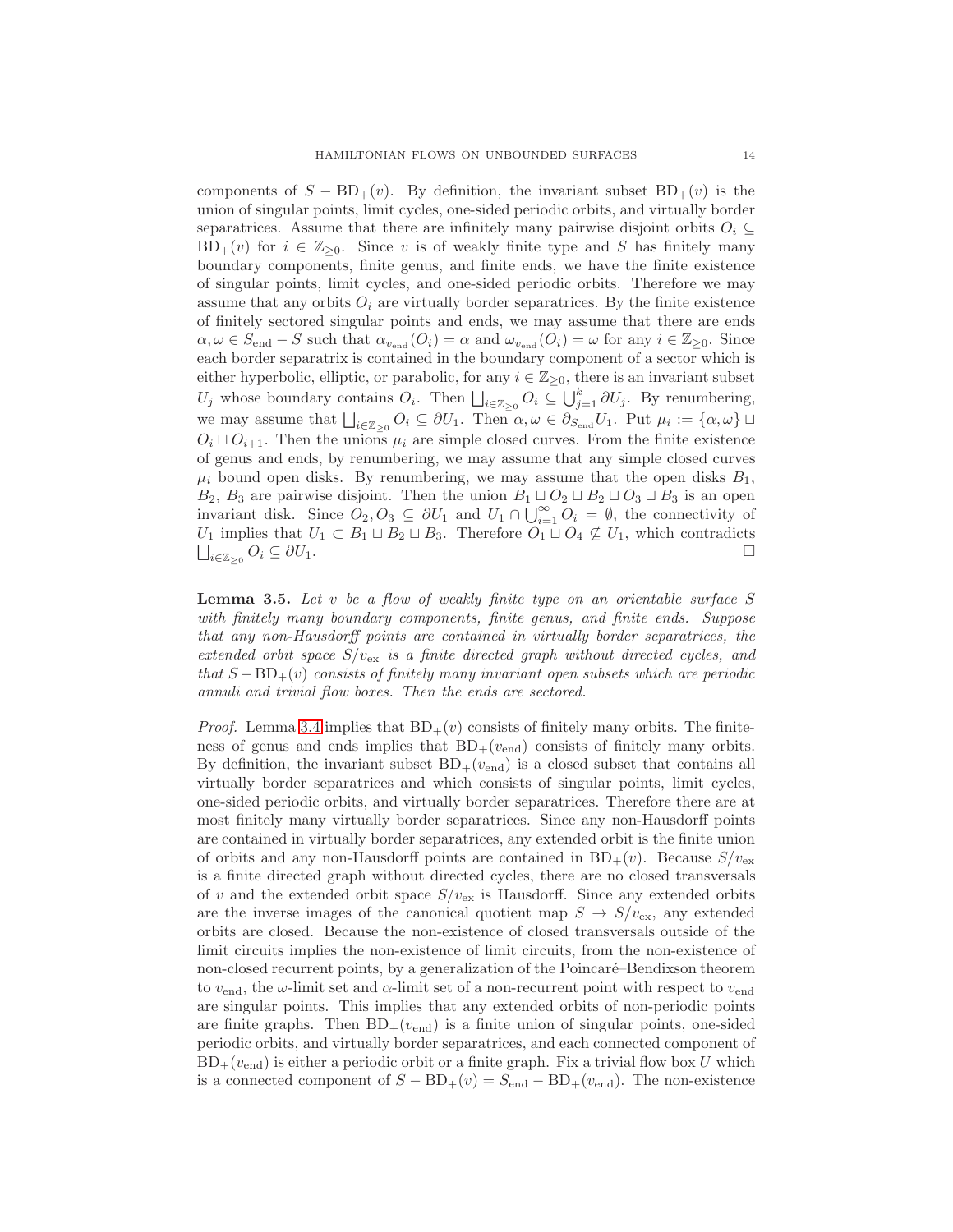

<span id="page-14-0"></span>FIGURE 5. A flow box  $U$ 

of limit cycles implies that  $\partial_{v_{\text{end}}} U \subseteq BD_+(v)$  is a finite circuit consisting of singular points and virtually border separatrices.

We claim that there are points  $\alpha, \omega \in S_{end} - S$  such that  $\alpha_{v_{end}}(y) = \alpha$  and  $\omega_{v_{\text{end}}}(y) = \omega$  for any  $y \in U$ . Indeed, assume that there are distinct point  $y, y' \in U$ such that  $\alpha_{v_{\text{end}}}(y) \neq \alpha_{v_{\text{end}}}(y')$ . Fix a point  $z \in U \cap \partial \{y'' \in U \mid \alpha_{v_{\text{end}}}(y) \neq$  $\alpha_{v_{\text{end}}}(y'')\}$ . Since  $\partial_{v_{\text{end}}}(U \subseteq BD_+(v)$  consists of finitely many orbits, there is a convergence sequence  $(z_i)_{i\in\mathbb{Z}_{\geq 0}}$  to z with  $\alpha_{v_{\text{end}}}(z) \neq \alpha_{v_{\text{end}}}(z_i) = \alpha_{v_{\text{end}}}(z_j)$  for any  $i, j \in \mathbb{Z}_{>0}$ . Put  $\alpha := \alpha_{v_{\text{end}}} (z)$  and  $\alpha' := \alpha_{v_{\text{end}}} (z_i)$ . Fix a closed transverse arc T such that  $z$  is the boundary point of  $T$  and that  $T$  intersects infinitely many orbits  $O(z_i)$ . Taking a subsequence of  $(z_i)_{i\in\mathbb{Z}_{>0}}$ , any orbits  $O(z_i)$  intersects T and the first intersections  $z'_i$  of  $O(z_i) \cap T$  forms a monotonic convergence sequence to z as in Figure [5.](#page-14-0) Let  $T_{a,b}$  be the open sub-arc of T from a point  $a \in T$  to a point  $b \in T$ . Denote by  $\gamma_i$  the union of  $\{\alpha'\}\sqcup O(z_i)\sqcup O(z_{i+1})\sqcup T(z'_i,z'_{i+1})$ . Then  $\gamma_i$  is a simple closed curve and let  $B_i \subset U$  be the open disk in U bounded by  $\gamma_i$ . The union  $U_{\infty} := \bigsqcup_{i=1} B_i \sqcup O(z_i)$  is an open disk in U. Since  $\alpha$  and  $\alpha'$  are distinct ends, the set difference  $\partial_{v_{\text{end}}} U_{\infty} - (\{\alpha, \alpha'\} \sqcup O(z_1) \sqcup O(z))$  is not empty. The finiteness of singular points implies that  $\partial_{v_{\text{end}}} U_{\infty} - (\{\alpha, \alpha'\} \sqcup O(z_1) \sqcup O(z) \sqcup T(z'_1, z))$  contains a non-singular point  $w \in \overline{U} \subseteq S$ . By construction, there is a convergence sequence  $(w_i)_{i\in\mathbb{Z}_{>0}}$  to w with  $w_i \in O(z_i)$ . This means that the pair of  $z \in U \subseteq S - BD_+(v)$ and w is a non-Hausdorff pair. Since any non-Hausdorff points are contained in  $BD_+(v)$ , we obtain  $z \in BD_+(v)$ , contradicts  $z \in S - BD_+(v)$ . By symmetry, we have that  $\omega_{v_{\text{end}}}(y) = \omega_{v_{\text{end}}}(y')$  for any  $y, y' \in U$ .

Since  $BD_+(v_{end})$  is a disjoint union of a finite graph and finitely many orbits periodic orbits, any connected components of  $S - BD_+(v) = S_{end} - BD_+(v_{end})$ contribute at most finitely many hyperbolic or maximal elliptic or parabolic sectors. This means that any singular points in  $S_{\text{end}}$  are finitely sectored. Therefore the ends are sectored.

Theorem [A](#page-2-0) and Lemma [3.5](#page-13-0) implies Theorem [3.3.](#page-12-0)

## 4. Examples

We state the necessity of degeneracy and isolated properties of connected components of the singular point set.

4.1. Necessity of degeneracy of connected components of the singular point set. Notice that the flow as in the left of Figure [6](#page-15-1) is Hamiltonian such that every orbit is contained in a straight line  $\mathbb{R} \times \{y\} \subset \mathbb{R}^2$  for some  $y \in \mathbb{R}$ . On the other hand, there is a non-Hamiltonian flow on the plane  $\mathbb{R}^2$  whose singular point set is a closed interval such that every orbit is contained in a straight line  $\mathbb{R} \times \{y\} \subset \mathbb{R}^2$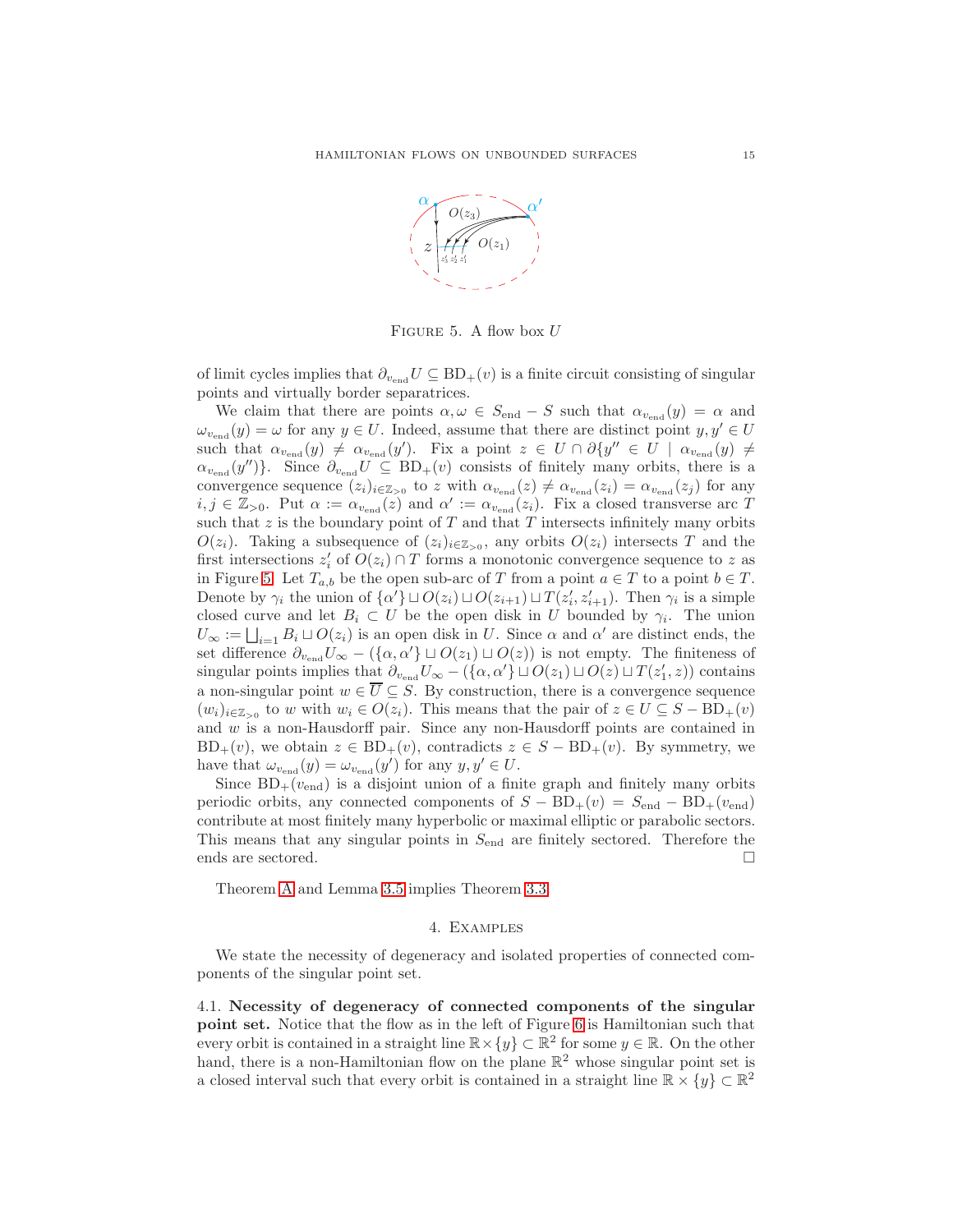

<span id="page-15-1"></span>FIGURE 6. A flow whose singular point set is a closed interval  $\{0\} \times [-1/2, 1/2]$  and a flow with a singular point consisting of two parabolic sectors and two hyperbolic sectors.

for some  $y \in \mathbb{R}$ . Indeed, let  $X := (1,0)$  be a vector field and a smooth function  $f: \mathbb{R}^2 \to [0, 1]$  such that  $f^{-1}(0) = \{0\} \times [-1/2, 1/2]$  and  $\mathbb{R}^2 - (-3/4, 3/4)^2 \subset f^{-1}(1)$ . The flow v generated by the vector field  $fX = (f, 0)$  satisfies that the singular point set  $\text{Sing}(v)$  is a closed interval such that every orbit is contained in a straight line  $\mathbb{R} \times \{y\} \subset \mathbb{R}^2$  for some  $y \in \mathbb{R}$  as in the middle of Figure [6.](#page-15-1) We claim that  $v$  is not Hamiltonian. Indeed, assume that  $v$  is Hamiltonian. Then there is a Hamiltonian vector field  $X_H$  whose generating flow is topologically equivalent to v such that  $X_H|_{[-1,1]^2-(-3/4,3/4)^2} = (1,0)$ . Let H be the Hamiltonian of  $X_H$ . Consider a closed annulus  $\mathbb{A} := [-1,1] / \sim \times [-1,1]$ , where the equivalence relation  $\sim$  on [−1, 1] is defined by  $x \sim y$  if either  $x = y$  or  $x = -y \in \{-1, 1\}$ . Since  $X_H|_{[-1,1]^2-(-3/4,3/4)^2} = (1,0)$ , the Hamiltonian H induces the Hamiltonian  $H_A$  on A. Therefore the Hamiltonian vector field  $X_{H_{\mathbb{A}}}$  of  $H_{\mathbb{A}}$  is also the induced vector field by  $X_H$  and so has a wandering domain, which contradicts that Hamiltonian flows on compact surfaces are non-wandering.

4.2. Necessity of isolated properties of connected components of the sin**gular point set.** Notice that the flow generated by a vector field  $X = (1,0)$  is Hamiltonian such that every orbit is contained in a straight line  $\mathbb{R} \times \{y\} \subset \mathbb{R}^2$  for some  $y \in \mathbb{R}$ . On the other hand, we have the following non-Hamiltonian flow on the plane whose singular point set is totally disconnected such that every orbit is contained in a straight line parallel to the x-axis.

<span id="page-15-0"></span>**Proposition 4.1.** There is a non-Hamiltonian flow on the plane  $\mathbb{R}^2$  generated by a vector field  $fX$  with totally disconnected singular points, where  $X = (1,0)$ is a Hamiltonian vector field and  $f: \mathbb{R}^2 \to \mathbb{R}$  is a smooth function with totally disconnected zeros. In particular, every orbit is contained in a straight line  $\mathbb{R} \times$  $\{y\} \subset \mathbb{R}^2$  for some  $y \in \mathbb{R}$ .

*Proof.* Replacing the restriction of flows on the closed square  $[-3/4, 3/4]^2$  in the previous example with a trivial flow box and applying [\[21,](#page-17-3) Theorem D] to the trivial flow box, we obtain a flow on the plane  $\mathbb{R}^2$  with totally disconnected singular points each whose orbits are contained in  $\mathbb{R} \times \{y\}$  for some  $y \in \mathbb{R}$ . As the same argument in the previous subsection the resulting flow is not Hamiltonian in the previous subsection, the resulting flow is not Hamiltonian.

4.3. Necessity of non-existence of parabolic sectors. A flow with a singular point consisting of two parabolic sectors and two hyperbolic sectors, as in the right in Figure [6,](#page-15-1) is not Hamiltonian, which follows from the following observation.

Lemma 4.2. Any flows with parabolic sectors on surfaces are not Hamiltonian.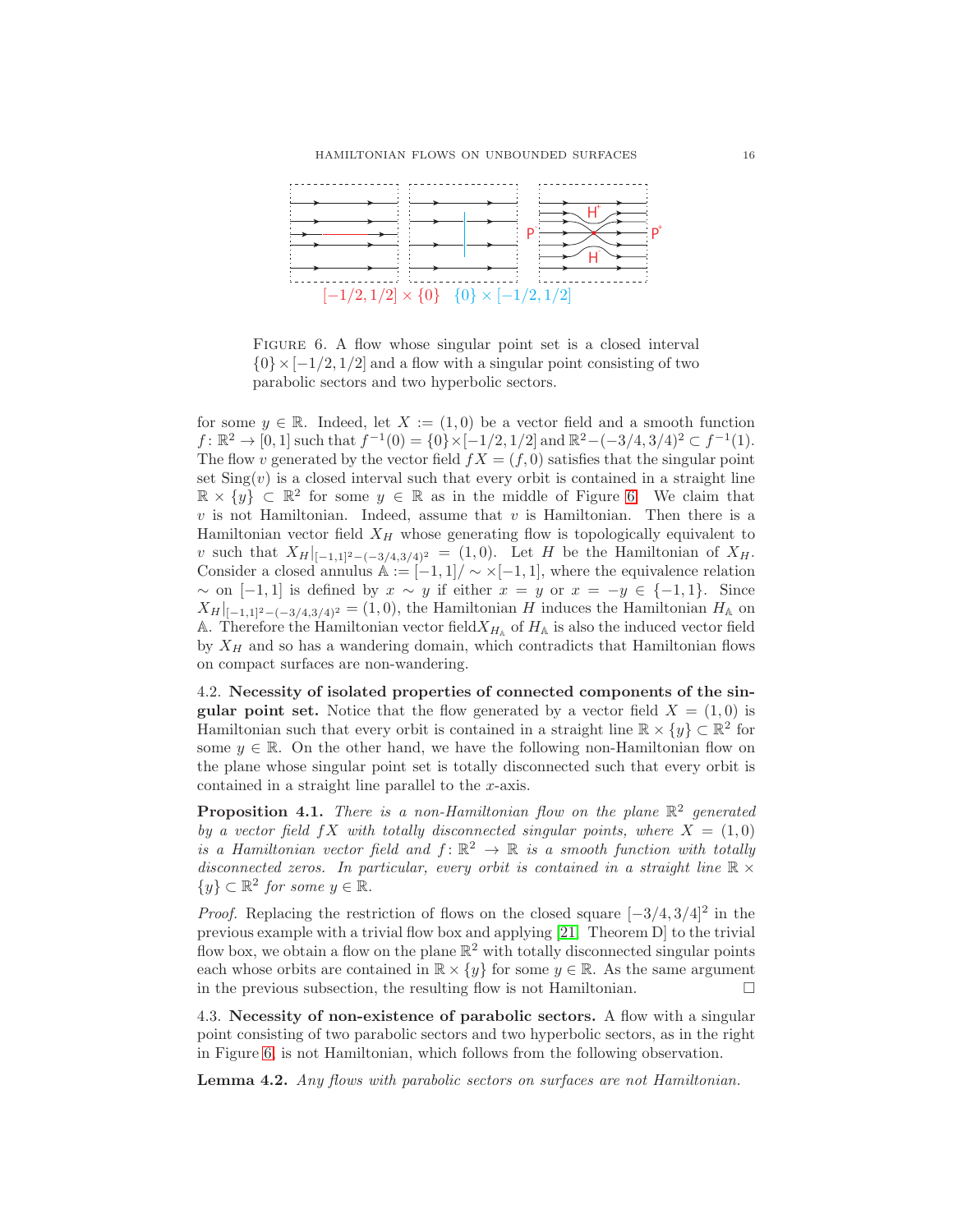*Proof.* Assume that there is a Hamiltonian flow  $v$  with parabolic sectors on a surface S. Let H be a Hamiltonian whose generating flow  $v_H$  is topologically equivalent to v and  $x \in S$  the singular point for the parabolic sector. Fix two distinct nonsingular orbits  $O, O'$  of  $v_H$  contained in a parabolic sector. Then the values  $H(O)$ and  $H(O')$  are distinct. Since any inverse image  $H^{-1}(r)$  of any value  $r \in \mathbb{R}$  is closed, we obtain  $x \in H^{-1}(H(O)) \cap H^{-1}(H(O')) = \emptyset$ , which is a contradiction.  $\square$ 

Notice that the resulting flow from the flow as in the right in Figure [6](#page-15-1) by removing the unique singular point is a Hamiltonian flow without singular points on an open annulus.

Acknowledgement: The author would like to thank Prof. Mitsuhiro Shishikura for proposing the problem in the finite volume case.

#### **REFERENCES**

- <span id="page-16-18"></span>[1] S. K. Aranson, G. R. Beliski˘ı, and E. Zhuzhoma. *Introduction to the qualitative theory of dynamical systems on surfaces*. American Mathematical Society, 1996.
- <span id="page-16-4"></span>[2] H. Aref and M. Brøns. On stagnation points and streamline topology in vortex flows. *Journal of Fluid Mechanics*, 370:1–27, 1998.
- <span id="page-16-0"></span>[3] A. V. Bolsinov. The classification of Hamiltonian systems on two-dimensional surfaces. *Russian Mathematical Surveys*, 49(6):199, 1994.
- <span id="page-16-1"></span>[4] A. V. Bolsinov and A. T. Fomenko. Exact topological classification of hamiltonian flows on smooth two-dimensional surfaces. *Journal of Mathematical Sciences*, 94(4):1457–1476, 1999.
- <span id="page-16-13"></span>[5] M. Cobo, C. Gutierrez, and J. Llibre. Flows without wandering points on compact connected surfaces. *Transactions of the American Mathematical Society*, 362(9):4569–4580, 2010.
- <span id="page-16-16"></span>C. Gutiérrez. Structural stability for flows on the torus with a cross-cap. *Transactions of the American Mathematical Society*, 241:311–320, 1978.
- <span id="page-16-12"></span>[7] V. Kibkalo and T. Yokoyama. Topological characterizations of Morse-Smale flows on surfaces and generic non-Morse-Smale flows. *Discrete & Continuous Dynamical Systems*, 2022, to appear.
- <span id="page-16-5"></span>[8] R. Kidambi and P. K. Newton. Streamline topologies for integrable vortex motion on a sphere. *Physica D: Nonlinear Phenomena*, 140(1-2):95–125, 2000.
- <span id="page-16-2"></span>[9] B. S. Kruglikov. Exact smooth classification of hamiltonian vector fields on two-dimensional manifolds. *Mathematical Notes*, 61(2):146–163, 1997.
- <span id="page-16-8"></span>[10] T. Ma and S. Wang. *Geometric theory of incompressible flows with applications to fluid dynamics*. Number 119. American Mathematical Soc., 2005.
- <span id="page-16-6"></span>[11] H. Moffatt. The topology of scalar fields in 2D and 3D turbulence. In *IUTAM symposium on geometry and statistics of turbulence*, pages 13–22. Springer, 2001.
- <span id="page-16-7"></span>[12] S. S. Nikolaenko. Topological classification of Hamiltonian systems on two-dimensional noncompact manifolds. *Sbornik Mathematics*, 211(8):1127–1158, 2020.
- <span id="page-16-17"></span>[13] I. Nikolaev and E. Zhuzhoma. *Flows on 2-dimensional manifolds: an overview*. Number 1705. Springer Science & Business Media, 1999.
- <span id="page-16-3"></span>[14] A. A. Oshemkov. Classification of hyperbolic singularities of rank zero of integrable Hamiltonian systems. *Sbornik Mathematics*, 201(8):1153–1191, 2010.
- <span id="page-16-14"></span>[15] I. Richards. On the classification of noncompact surfaces. *Transactions of the American Mathematical Society*, 106(2):259–269, 1963.
- <span id="page-16-10"></span>[16] T. Sakajo and T. Yokoyama. Transitions between streamline topologies of structurally stable Hamiltonian flows in multiply connected domains. *Physica D: Nonlinear Phenomena*, 307:22– 41, 2015.
- <span id="page-16-9"></span>[17] T. Sakajo and T. Yokoyama. Tree representation of topological streamline patterns of structurally stable 2D Hamiltonian vector fields in multiply conected domains. *The IMA Journal of Applied Mathematics*, 83:380–411, 2018.
- <span id="page-16-15"></span><span id="page-16-11"></span>[18] T. Yokoyama. Decompositions of surface flows. *arXiv preprint arXiv:1703.05501*, 2017.
- [19] T. Yokoyama. Combinatorial structures of the space of hamiltonian vector fields on compact surfaces. *arXiv preprint arXiv:2112.03475*, 2021.